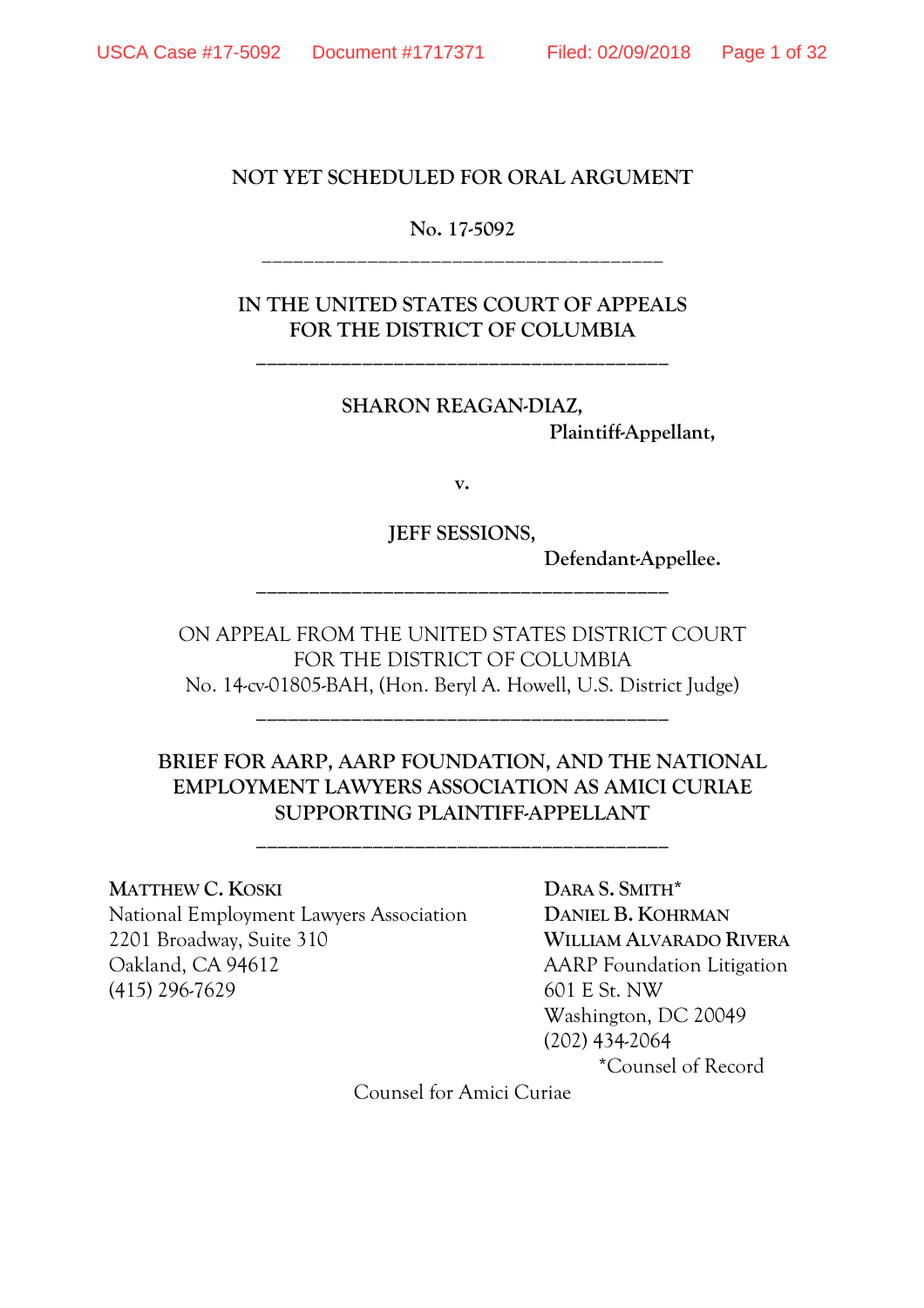### **CERTIFICATE AS TO PARTIES, RULINGS, AND RELATED CASES**

Pursuant to Circuit Rule 28(a)(1), Appellant make the following disclosures:

#### **A. Parties and Amici**

Plaintiff/Appellant was at all relevant times an employee of the Department

of Justice. Defendant/Appellee is the Attorney General, who was sued in his official capacity.

AARP, AARP Foundation, and the National Employment Lawyers'

Association will be filing a Brief as amici curiae in support of Appellant.

#### **B. Rulings Under Review**

1. The March 30, 2017 decision of the Honorable Beryl A. Howell

granting the agency's Motion for Summary Judgment. The decision can be found at page 1972 of the Joint Appendix.

#### **C. Related Cases**

To the best of Plaintiff/Appellant's knowledge, there are no related cases pending before this Court.

Dated: February 9, 2018 /s/ Dara S. Smith

Dara S. Smith

Counsel for Amici Curiae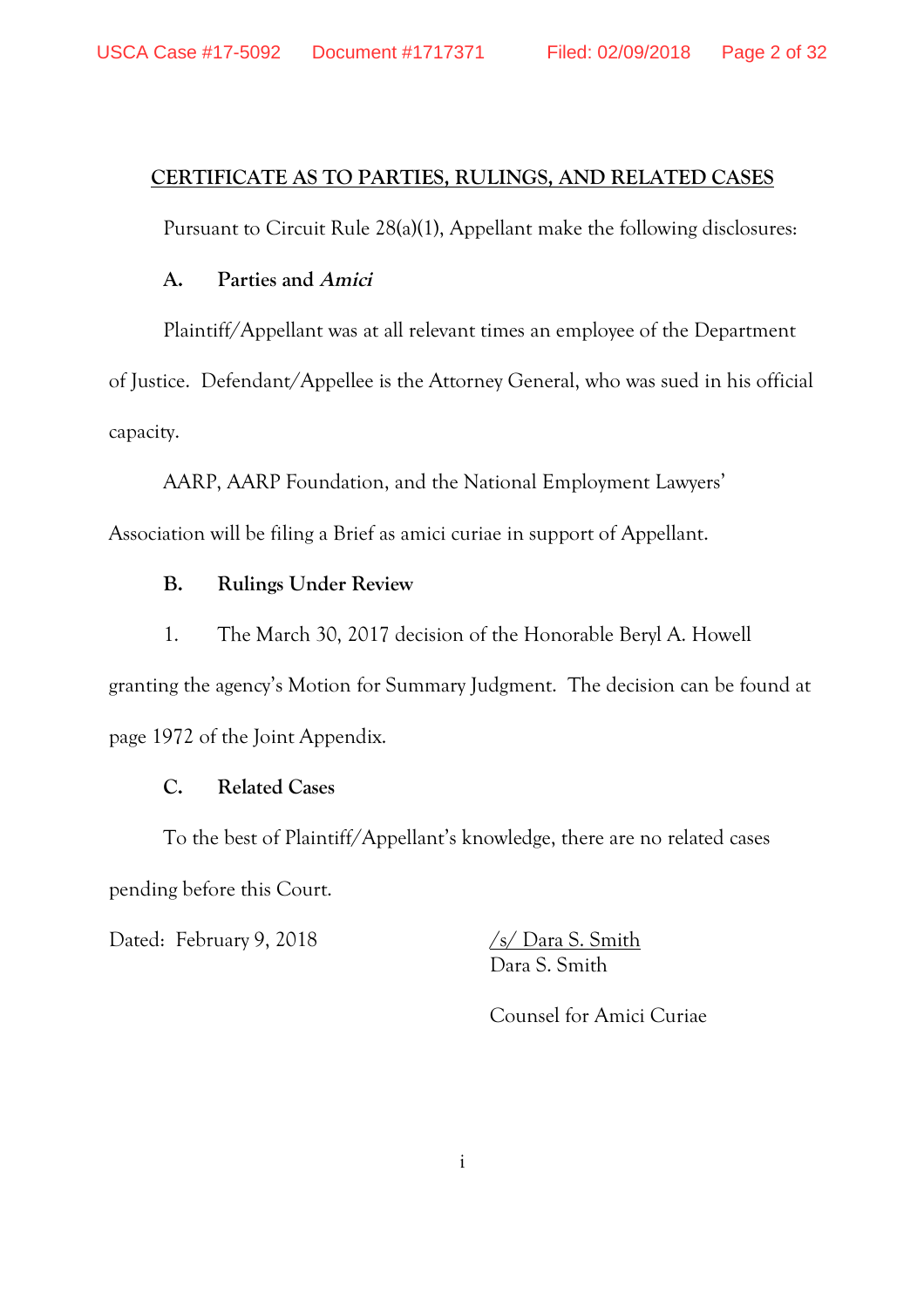# **CORPORATE DISCLOSURE STATEMENT**

The Internal Revenue Service has determined that AARP is organized and operated exclusively for the promotion of social welfare pursuant to Section 501(c)(4) of the Internal Revenue Code and is exempt from income tax. The Internal Revenue Service has determined that AARP Foundation is organized and operated exclusively for charitable purposes pursuant to Section 501(c)(3) of the Internal Revenue Code and is exempt from income tax. AARP and AARP Foundation are also organized and operated as nonprofit corporations under the District of Columbia Nonprofit Corporation Act. Other legal entities related to AARP and AARP Foundation include AARP Services, Inc., and Legal Counsel for the Elderly. Neither AARP nor AARP Foundation has a parent corporation, nor has any of these entities issued shares or securities.

The National Employment Lawyers Association (NELA) is a private, nonprofit organization under Section 501(c)(6) of the Internal Revenue Code that has no parent corporation, and no publicly held corporation or other publicly-held entity owns ten percent (10%) or more of NELA.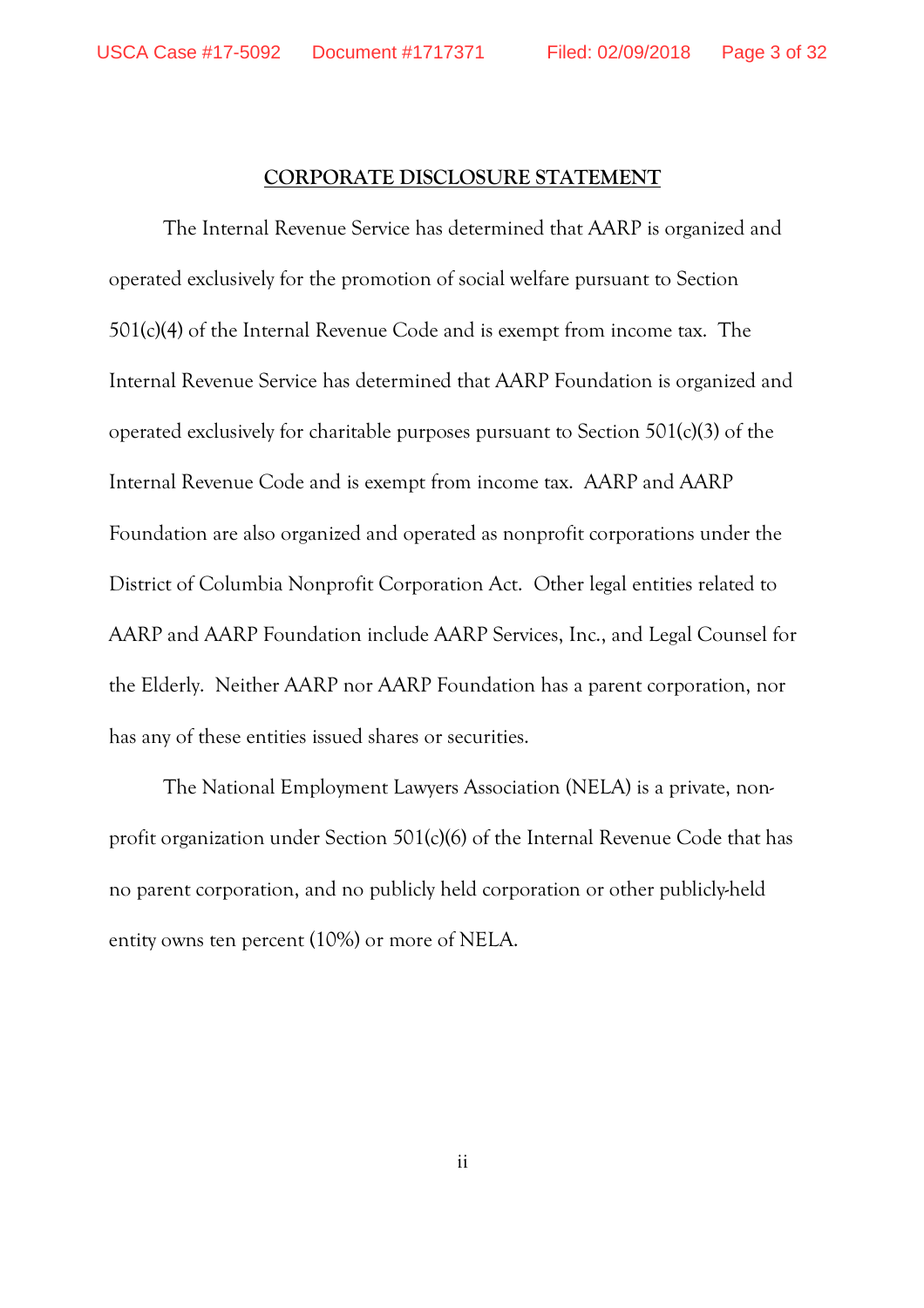Undersigned counsel further certifies to the belief that the certificate of interested persons filed by the appellant is complete.

Dated: February 9, 2018 /s/Dara S. Smith

Dara S. Smith

Counsel for Amici Curiae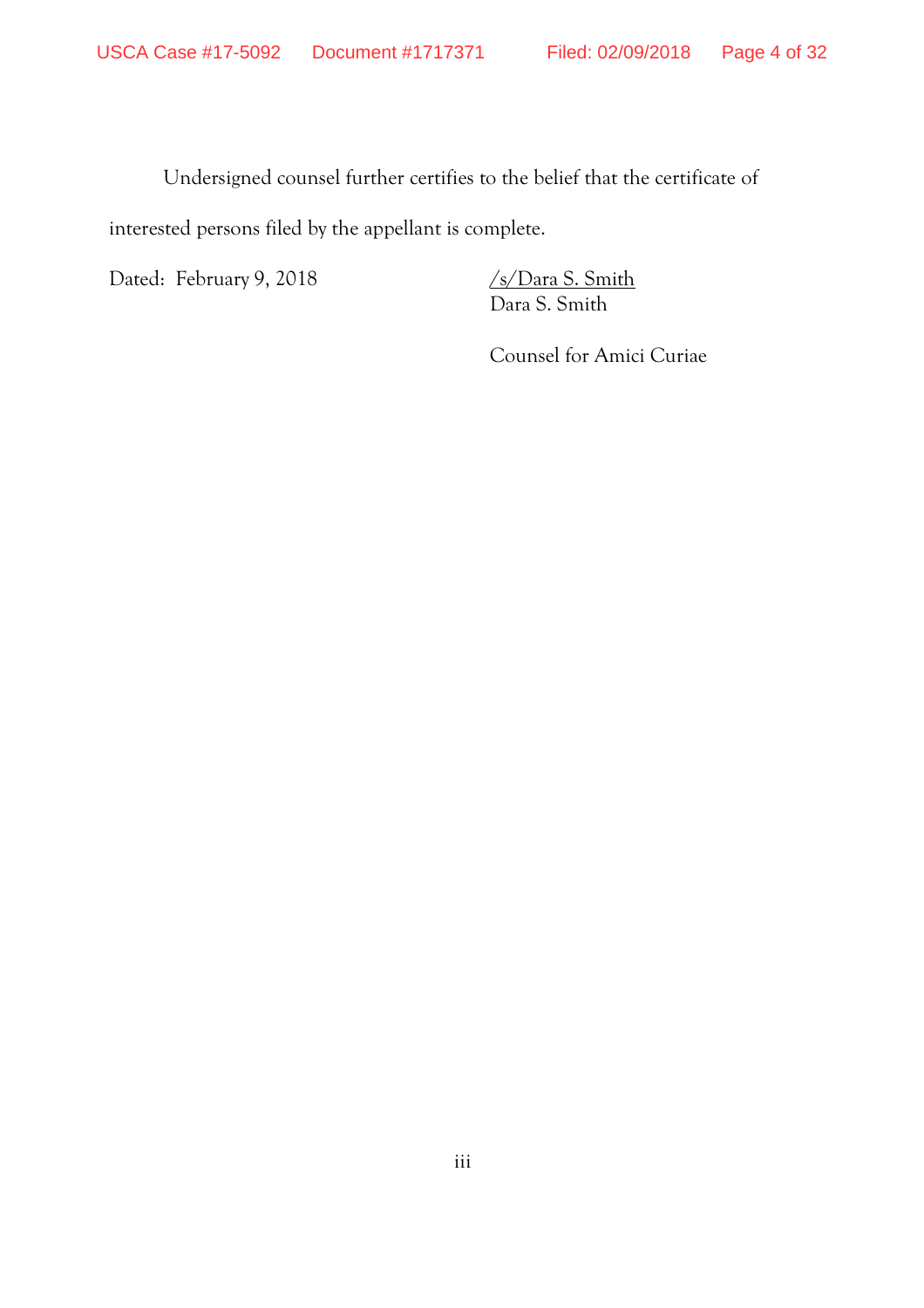# **STATEMENT REGARDING CONSENT TO FILE, SEPARATE BRIEFING, AUTHORSHIP AND MONETARY CONTRIBUTIONS**

Amici certify that no party or party's counsel authored this brief in whole or in part, or contributed money that was intended to fund the brief's preparation or submission, and further certifies that no person, other than amici, contributed money intended to prepare or submit this brief. FED. R. APP. P. 29(c)(5). Pursuant to FED. R. APP. P. 29(a)(2), all parties have consented to the filing of this amicus brief, though the Appellee, in granting its consent, noted that the filing of this brief may necessitate additional time for the Appellee to file its principal brief.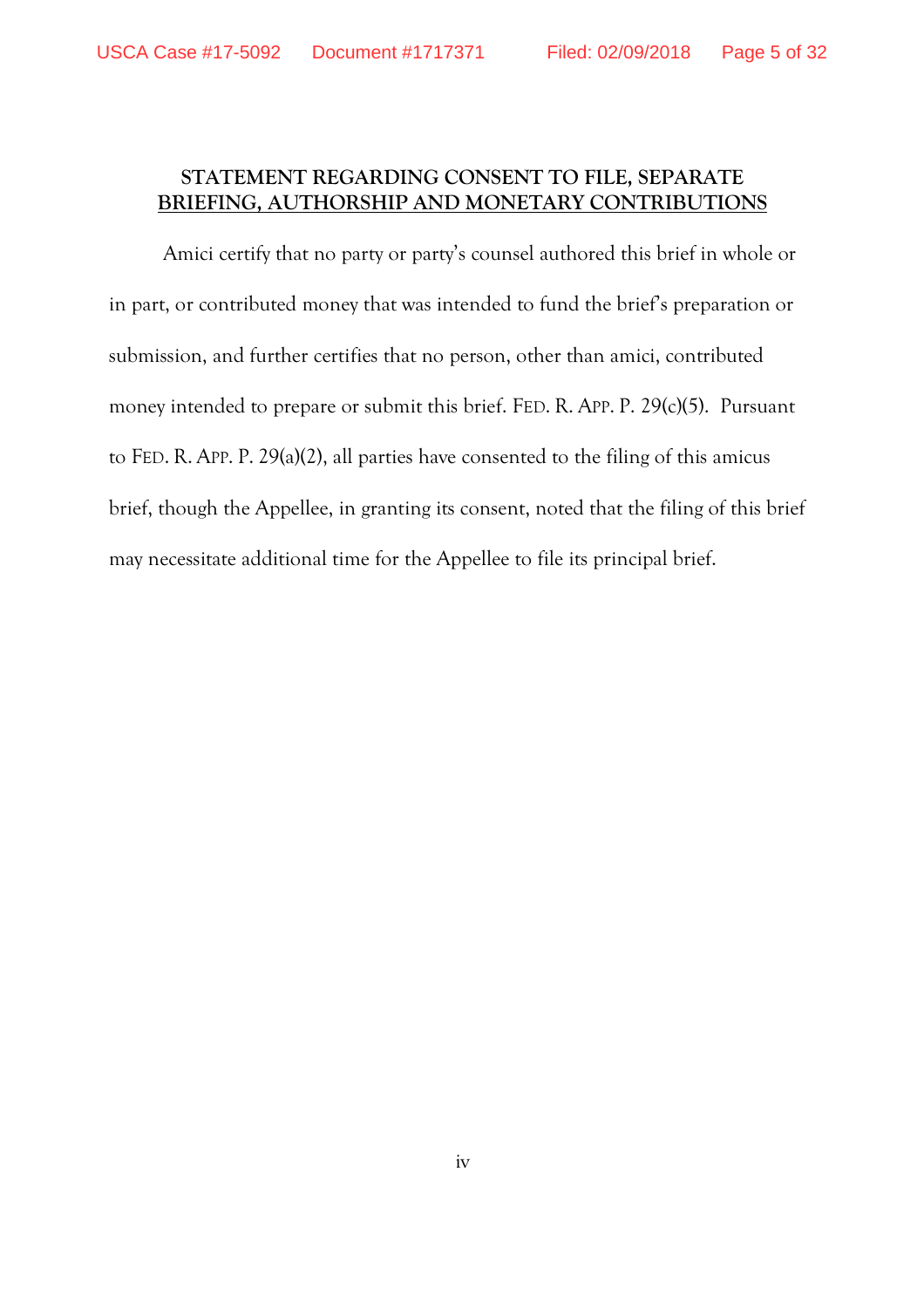# **TABLE OF CONTENTS**

# **Page**

|                                                                                                                                  |                                                                                                                        | CERTIFICATE AS TO PARTIES, RULINGS, AND RELATED CASES  i                                                               |
|----------------------------------------------------------------------------------------------------------------------------------|------------------------------------------------------------------------------------------------------------------------|------------------------------------------------------------------------------------------------------------------------|
|                                                                                                                                  |                                                                                                                        |                                                                                                                        |
|                                                                                                                                  |                                                                                                                        | STATEMENT REGARDING CONSENT TO FILE, SEPARATE<br>BRIEFING, AUTHORSHIP AND MONETARY CONTRIBUTIONS                       |
|                                                                                                                                  |                                                                                                                        |                                                                                                                        |
|                                                                                                                                  |                                                                                                                        |                                                                                                                        |
|                                                                                                                                  |                                                                                                                        |                                                                                                                        |
|                                                                                                                                  |                                                                                                                        |                                                                                                                        |
|                                                                                                                                  |                                                                                                                        |                                                                                                                        |
|                                                                                                                                  |                                                                                                                        |                                                                                                                        |
| $\mathbf{I}$ .                                                                                                                   | The Federal Employees' Compensation Act Permits Workers to<br>Earn a Salary for Work Actually Performed While They are |                                                                                                                        |
| II.<br>The Rehabilitation Act Requires Employers to Engage in the<br>Good-Faith Interactive Process When a Worker Receiving FECA |                                                                                                                        |                                                                                                                        |
|                                                                                                                                  | A.                                                                                                                     | Employers Cannot Refuse to Participate in the Interactive<br>Process Because an Employee is Receiving FECA Benefits 10 |
|                                                                                                                                  | <b>B.</b>                                                                                                              | The FECA Alternative Work Assignment Process is Not a<br>Substitute for Engaging in Good Faith in the Rehabilitation   |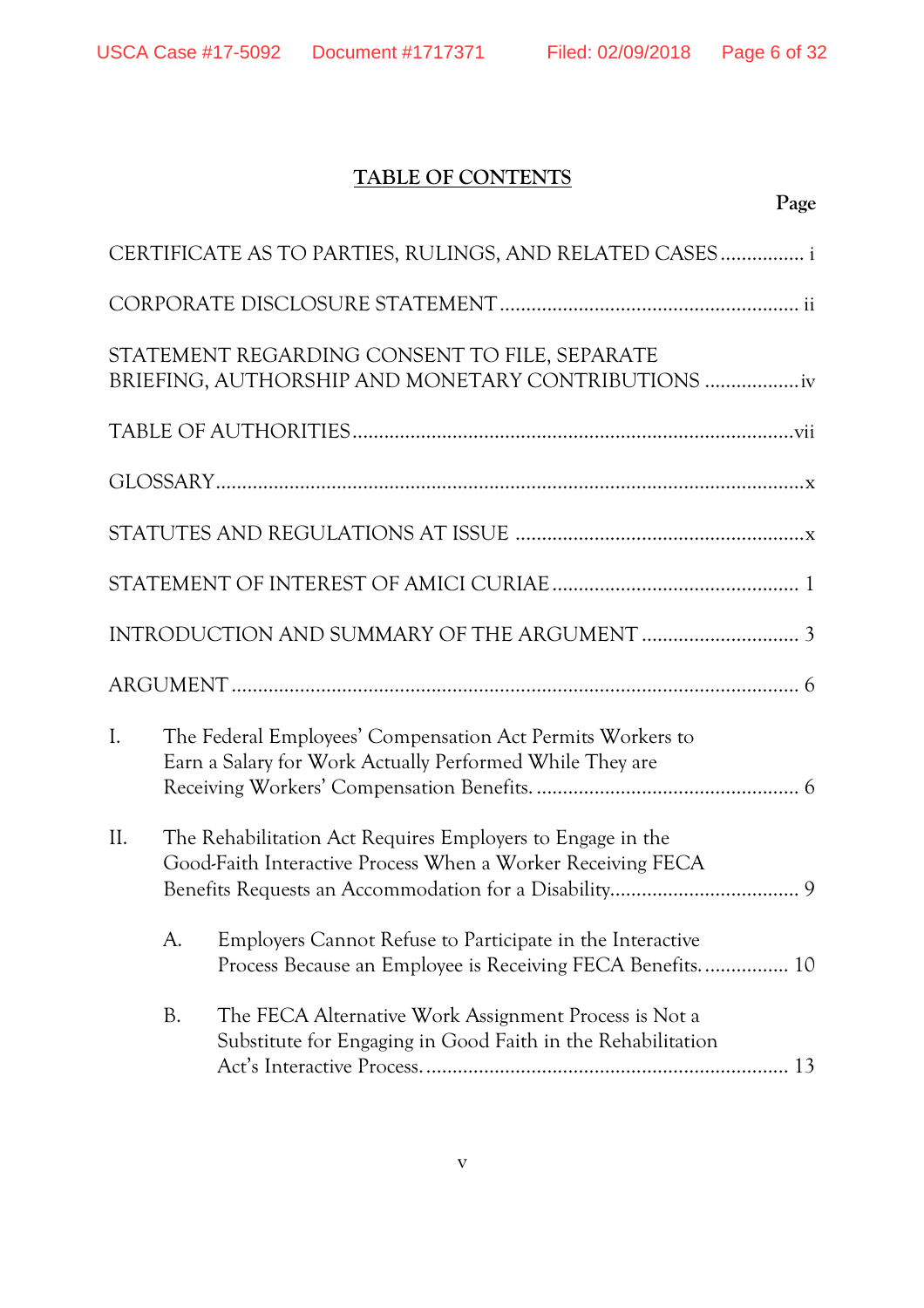|  | C. The Alternative Work Assignment Process and the<br>Rehabilitation Act's Interactive Process Function Differently |
|--|---------------------------------------------------------------------------------------------------------------------|
|  |                                                                                                                     |
|  |                                                                                                                     |
|  |                                                                                                                     |
|  |                                                                                                                     |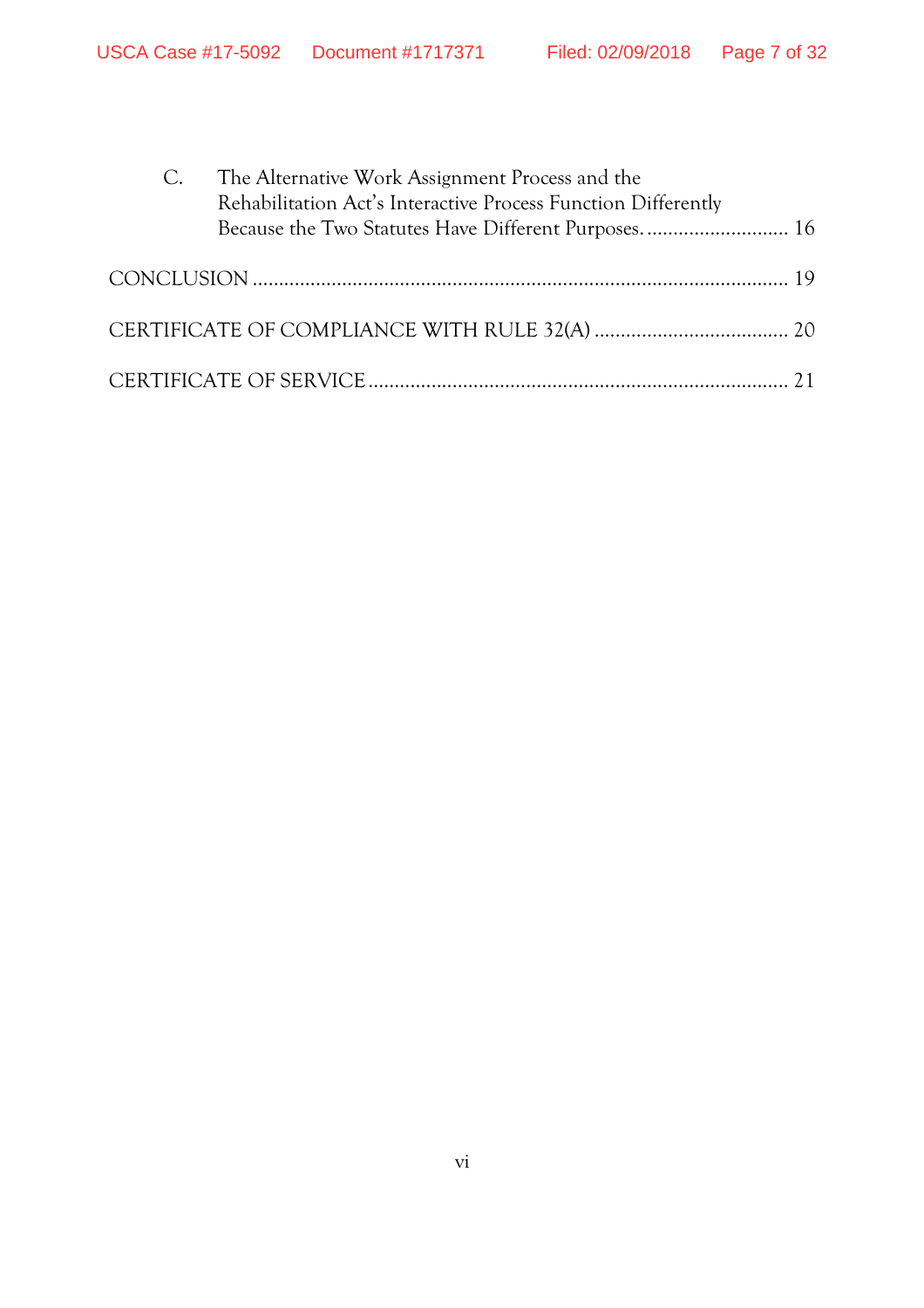\_\_\_\_\_\_\_\_\_\_\_\_\_\_\_\_\_

# **TABLE OF AUTHORITIES**

#### **CASES**

| Dubee v. Henderson,                                              |
|------------------------------------------------------------------|
|                                                                  |
| EEOC v. Sears, Roebuck & Co.,                                    |
|                                                                  |
| Lund v. Dep't of Transp., Docket No. 04-898, 2004 ECAB LEXIS 800 |
|                                                                  |
| Mogenhan v. Napolitano,                                          |
|                                                                  |
| Reagan-Diaz v. Sessions,                                         |
|                                                                  |
| *Stewart v. St. Elizabeths Hosp.,                                |
|                                                                  |
| Taylor v. Garrett,                                               |
|                                                                  |
| Taylor v. Phoenixville Sch. Dist.,                               |
|                                                                  |
| Tredway v. District of Columbia,                                 |
|                                                                  |
| *Ward v. McDonald,                                               |
|                                                                  |

<sup>\*</sup> Authorities upon which we chiefly rely are marked with asterisks. **STATUTES**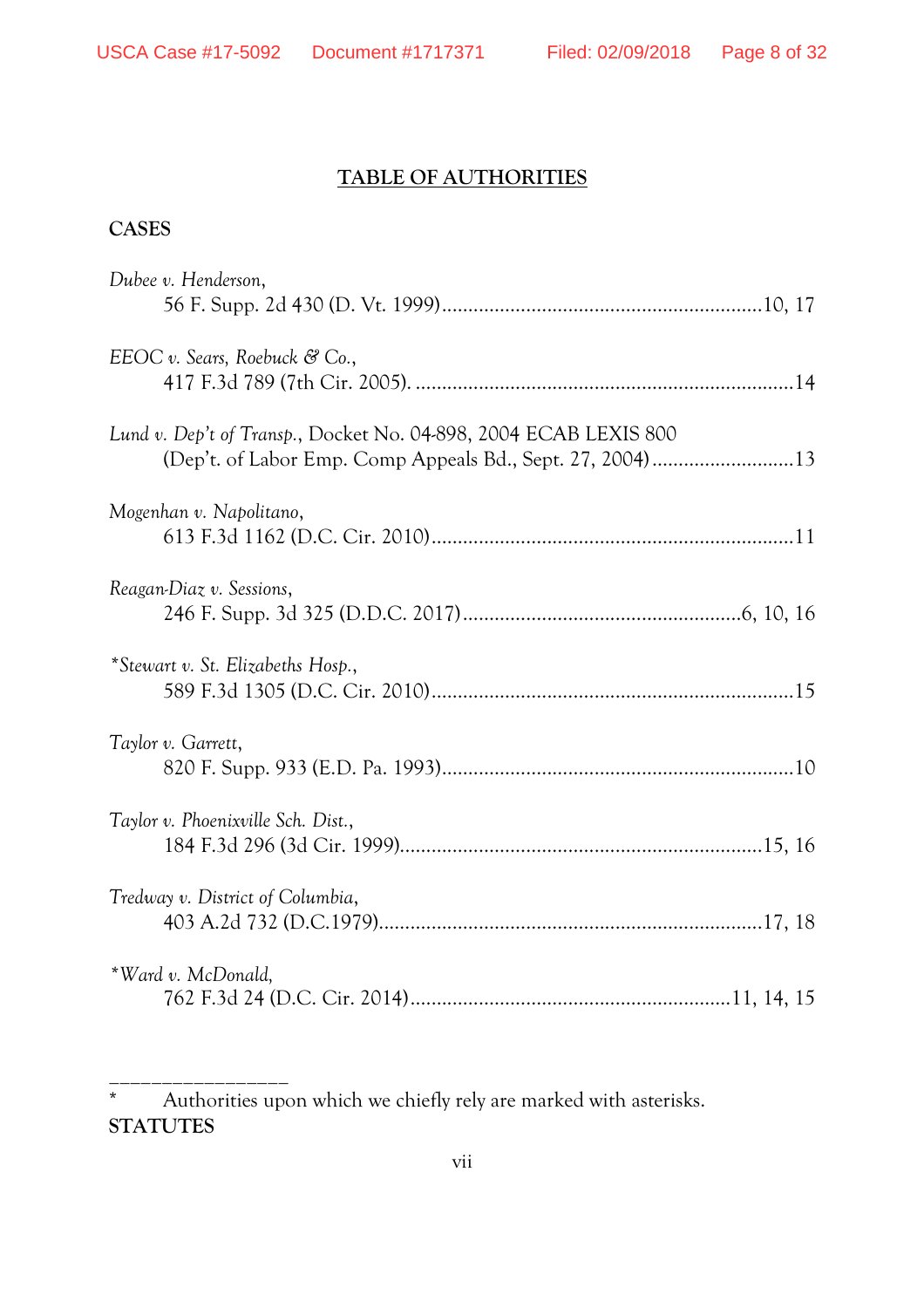| Americans with Disabilities Act of 1990 ("ADA"), |  |
|--------------------------------------------------|--|
|                                                  |  |
|                                                  |  |
| Federal Employees' Compensation Act,             |  |
|                                                  |  |
|                                                  |  |
|                                                  |  |
|                                                  |  |
| $\star$                                          |  |
|                                                  |  |
| Rehabilitation Act of 1973,                      |  |
|                                                  |  |

### **REGULATIONS**

| Code of Federal Regulations |  |
|-----------------------------|--|
|                             |  |
|                             |  |
|                             |  |
|                             |  |
|                             |  |
|                             |  |
|                             |  |
|                             |  |
|                             |  |
|                             |  |
|                             |  |
|                             |  |

### **RULES**

### **LEGISLATIVE HISTORY**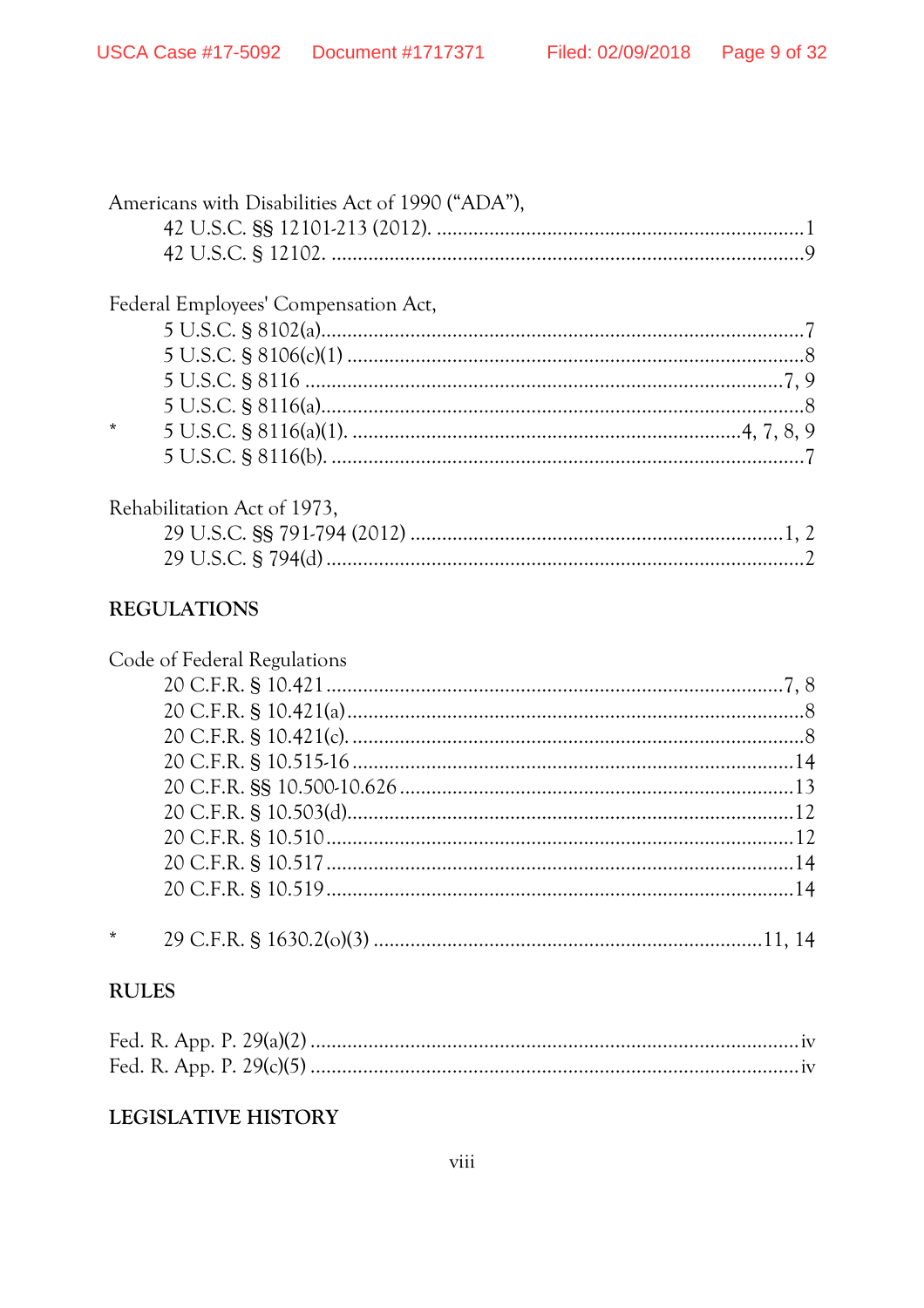S. Rep. No. 102-357 (1992), reprinted in 1992 U.S.C.C.A.N. 2712....................3, 17

# **OTHER SOURCES**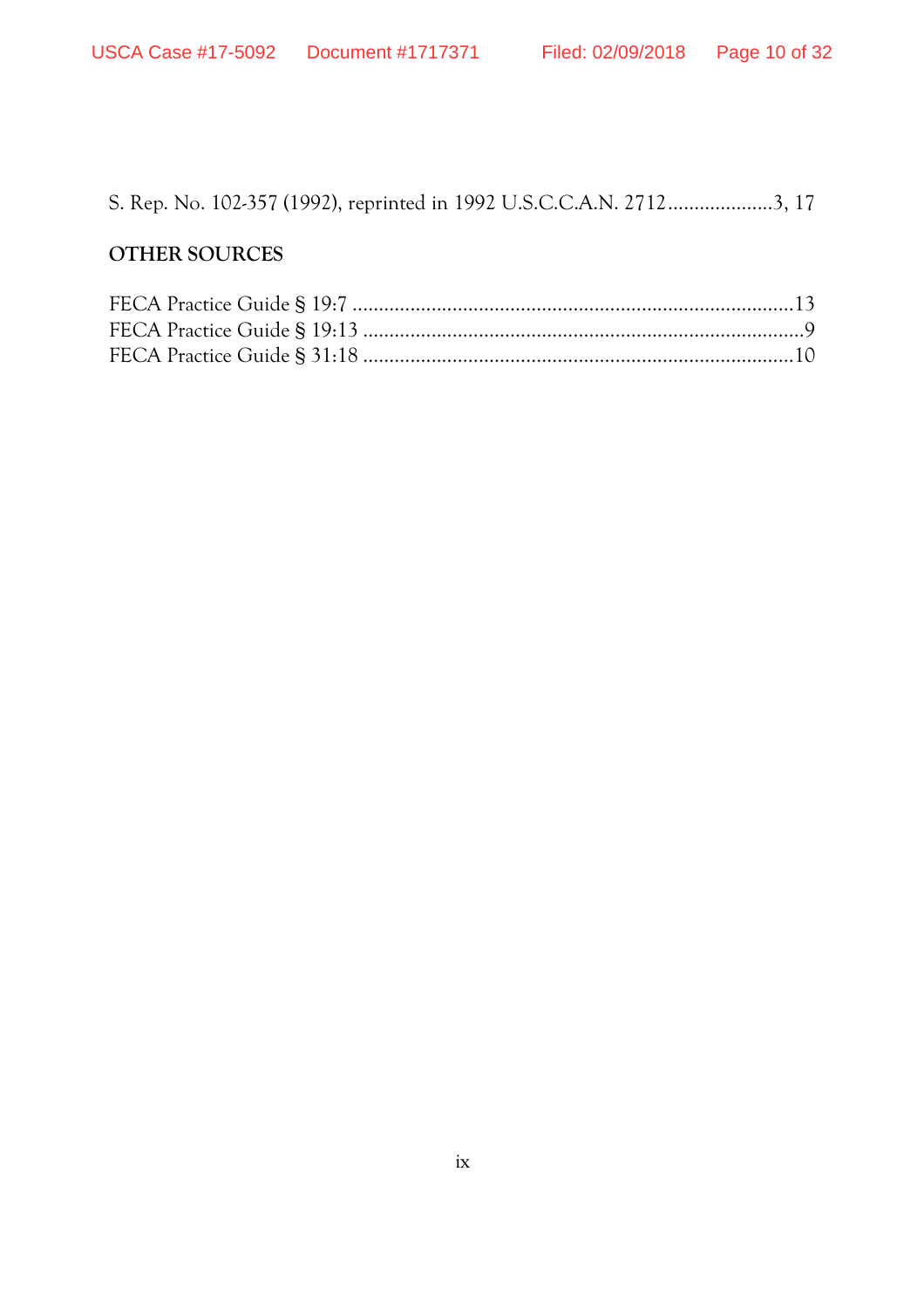### **GLOSSARY**

| AARP        | American Association of Retired Persons |
|-------------|-----------------------------------------|
| <b>FBI</b>  | Federal Bureau of Investigation         |
| <b>FECA</b> | Federal Employees' Compensation Act     |
| <b>NELA</b> | National Employment Lawyers Association |
|             | STATUTES AND REGULATIONS AT ISSUE       |

Pertinent statutes, regulations, and administrative materials are reproduced in the

addendum or contained in the addendum of the Brief for Plaintiff-Appellant.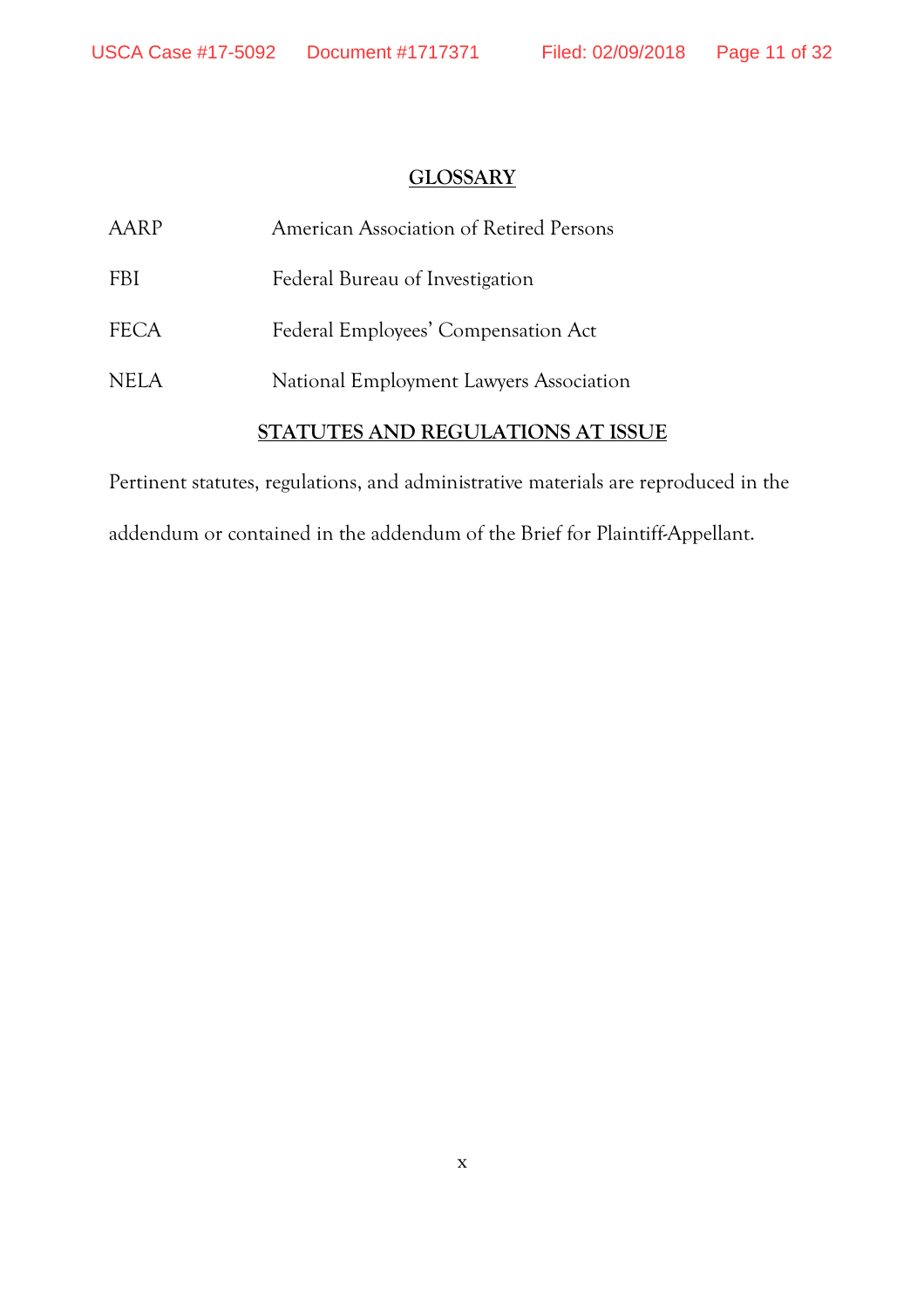#### **STATEMENT OF INTEREST OF AMICI CURIAE**

**AARP** is the nation's largest nonprofit, nonpartisan organization dedicated to empowering Americans 50 and older to choose how they live as they age. With nearly 38 million members and offices in every state, the District of Columbia, Puerto Rico, and the U.S. Virgin Islands, AARP works to strengthen communities and advocate for what matters most to families, with a focus on health security, financial stability, and personal fulfillment. **AARP's charitable affiliate, AARP Foundation,** works to ensure that low-income older adults have nutritious food, affordable housing, a steady income, and strong and sustaining bonds. Among other things, AARP and AARP Foundation seek to increase the availability, security, equity, and adequacy of public and private pension, health, disability and other employee benefits that countless members and older individuals receive or may be eligible to receive, including through participation as amici curiae in state and federal courts. A disproportionate number of older workers have one or more actual "disabilities," a record thereof, and/or are perceived as having a disability, and, therefore, are protected by the Americans with Disabilities Act ("ADA"), 42 U.S.C. §§ 12101-213 (2012). Those working in the federal sector or for entities receiving federal financial assistance are protected by the Rehabilitation Act of 1973, 29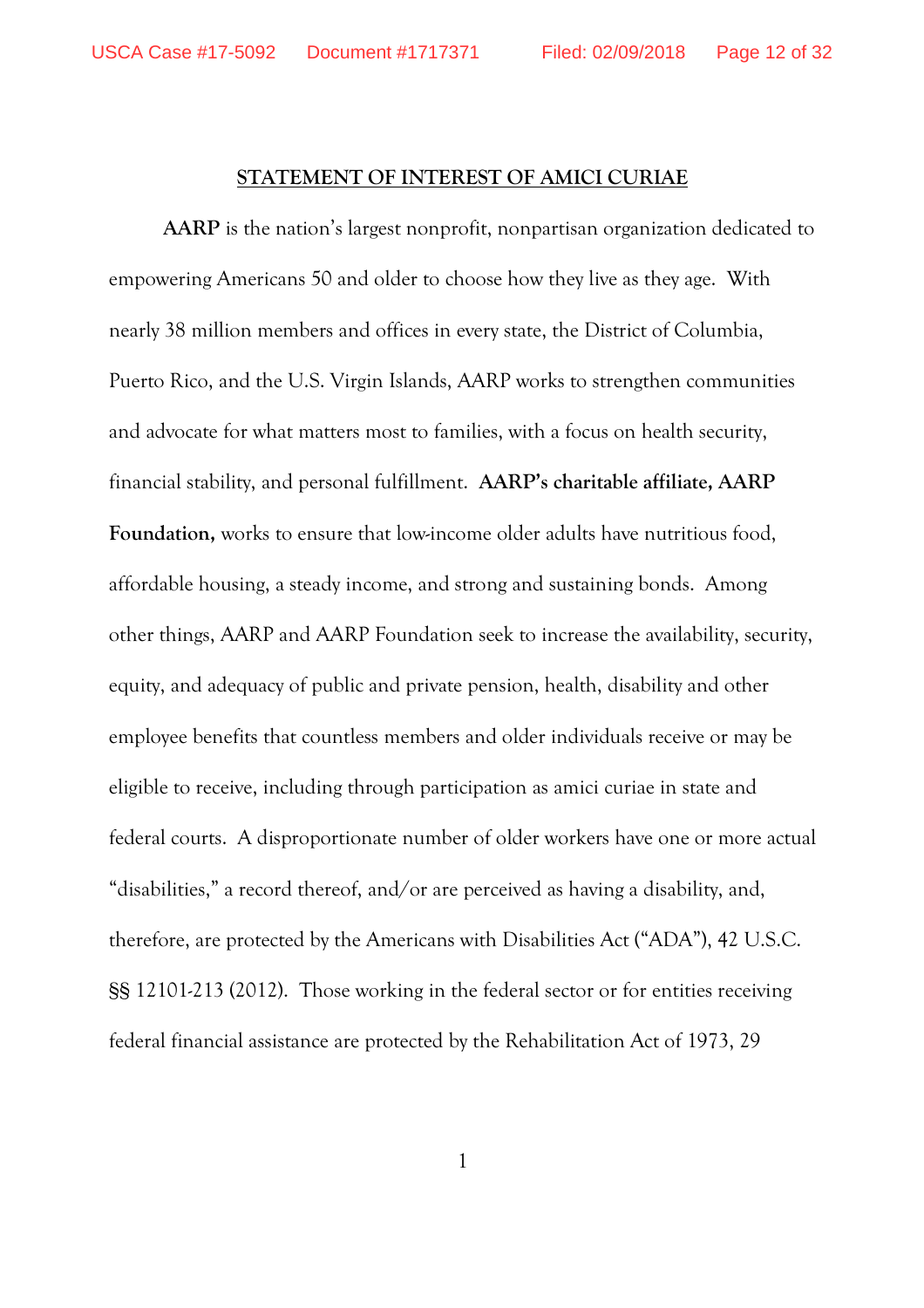U.S.C.  $\S$ § 791-794 (2012).<sup>1</sup> AARP and AARP Foundation are committed to enforcing these statutes vigorously, including by ensuring that federal workers who are injured in the course of their duties have access to the full statutory panoply of protections and procedures for returning to work when seeking an accommodation for a covered disability.

**NELA** is the largest professional membership organization in the country, comprising lawyers who represent workers in labor, employment, and civil rights disputes. Founded in 1985, NELA advances employee rights and serves lawyers who advocate for equality and justice in the American workplace. NELA and its 69 circuit, state, and local affiliates have a membership of over 4,000 attorneys committed to working on behalf of those who have been treated unlawfully in the workplace. NELA's members litigate daily in every circuit, affording NELA a unique perspective on how the principles announced by the courts in employment cases actually play out on the ground. NELA strives to protect the rights of its members' clients and regularly supports precedent-setting litigation affecting the rights of individuals in the workplace.

<sup>1</sup> Section 504 of the Rehabilitation Act incorporates the substantive standards of the ADA, but applies to federal agencies and entities receiving federal funding. 29 U.S.C. § 794(d).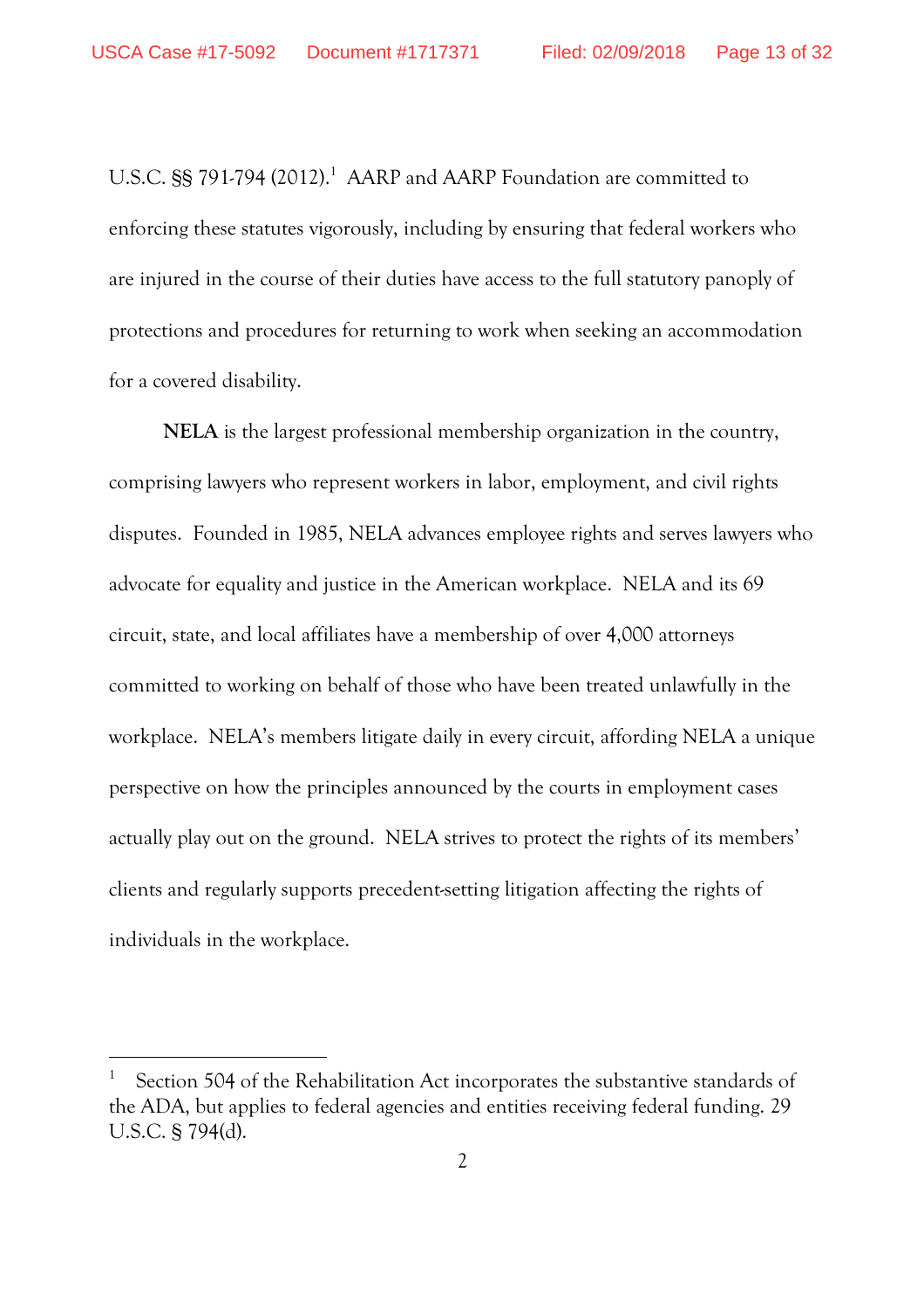More specifically, Amici believe that the district court in this case improperly cut off access to the Rehabilitation Act's interactive process for seeking a reasonable accommodation. The district court's rule would unlawfully prevent injured workers with covered disabilities from finding flexible, individualized solutions for reintegrating into the workforce.

#### **INTRODUCTION AND SUMMARY OF THE ARGUMENT**

The Rehabilitation Act's goal and mandate is integration. Congress passed the law and its amendments "to develop and implement . . . comprehensive and coordinated programs of vocational rehabilitation and independent living for individuals with disabilities in order to maximize their employment, independence, and integration into the workplace and the community." S. Rep. No. 102-357, at 2 (1992), reprinted in 1992 U.S.C.C.A.N. 2712, 2714. The good-faith interactive process by which employers and workers try to find reasonable accommodations for workers with disabilities is one crucial way of turning the aspirational goal of integration into a pragmatic reality. The district court's decision allows federal employers to thwart that goal by refusing to accommodate all workers currently receiving workers' compensation benefits under the Federal Employees' Compensation Act ("FECA"). This ruling has no statutory basis, and it undermines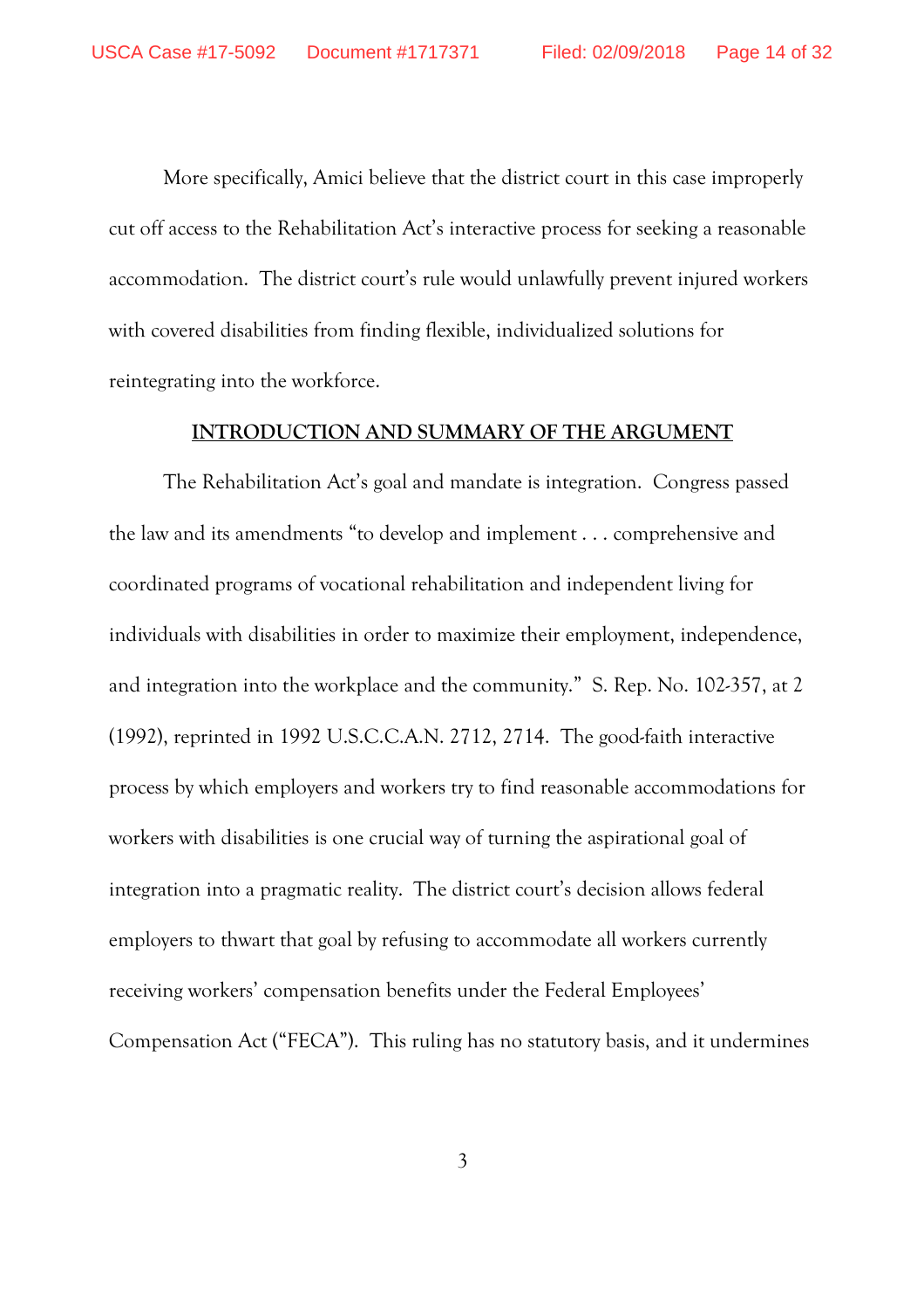Congress's purpose by preventing workers with disabilities, like Ms. Reagan-Diaz, from returning to work.

First, the district court misinterpreted FECA as categorically precluding all injured workers receiving FECA benefits from earning any federal salary, making it impossible for employers to accommodate those workers. While FECA forbids the concurrent receipt of workers' compensation benefits and a federal salary under *some* circumstances because of election-of-benefits rules, the statute contains a clear exception for salary earned "in return for service actually performed." 5 U.S.C. § 8116(a)(1). In ignoring this exception, the district court reached a conclusion that is contrary to the statute and entirely illogical in light of FECA as a whole, which permits and even requires workers to return to the workplace and receive some salary under certain circumstances. There is no statutory basis for excluding individuals receiving FECA benefits from the workplace.

Likewise, there is no justification for employers like the FBI to bar injured workers with disabilities from participating in the good-faith interactive process to seek reasonable accommodations. The district court treated FECA's alternative work assignment process as an acceptable substitute for the Rehabilitation Act's interactive process, but it is not. Injured workers with disabilities must have access to their civil rights under the Rehabilitation Act, and that means allowing them to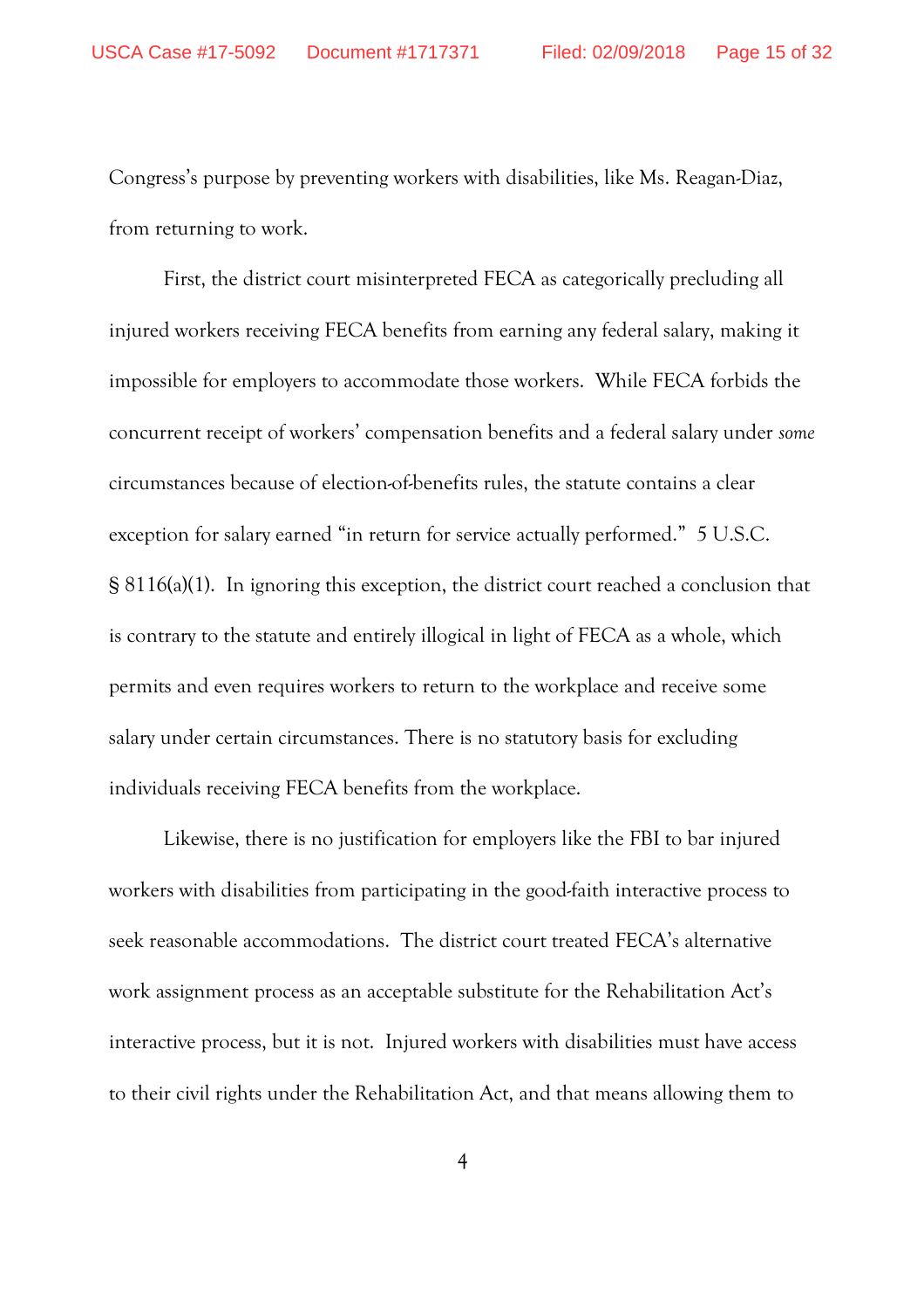seek a reasonable accommodation that would enable them to perform the essential functions of their job, and make a choice about whether to return to work with that accommodation. The employer cannot, as the FBI did in this case, simply refuse to participate in the interactive process based on an assumption that the worker might ultimately return to work and lose FECA benefits. That choice is the worker's, not the employer's.

Moreover, the FECA alternative work assignment process and the Rehabilitation Act's interactive process are significantly different. The alternative work assignment process is a formal, rigid mechanism by which the government makes a unilateral determination about what constitutes "suitable work" pursuant to a set of specific factors, and rejecting an offer of suitable work leads to formal administrative process. By contrast, the Rehabilitation Act's interactive process is a informal, flexible back-and-forth designed to identify whether the employee is able to complete the essential functions of her job, with or without a reasonable accommodation. This involves an assessment of the employee's individual limitations and whether they align with the employer's legitimate needs to reach a negotiated solution that is functional for all involved as often as possible. That a worker is seeking an accommodation that would not be deemed "suitable work" under the alternative work assignment process is entirely irrelevant to whether the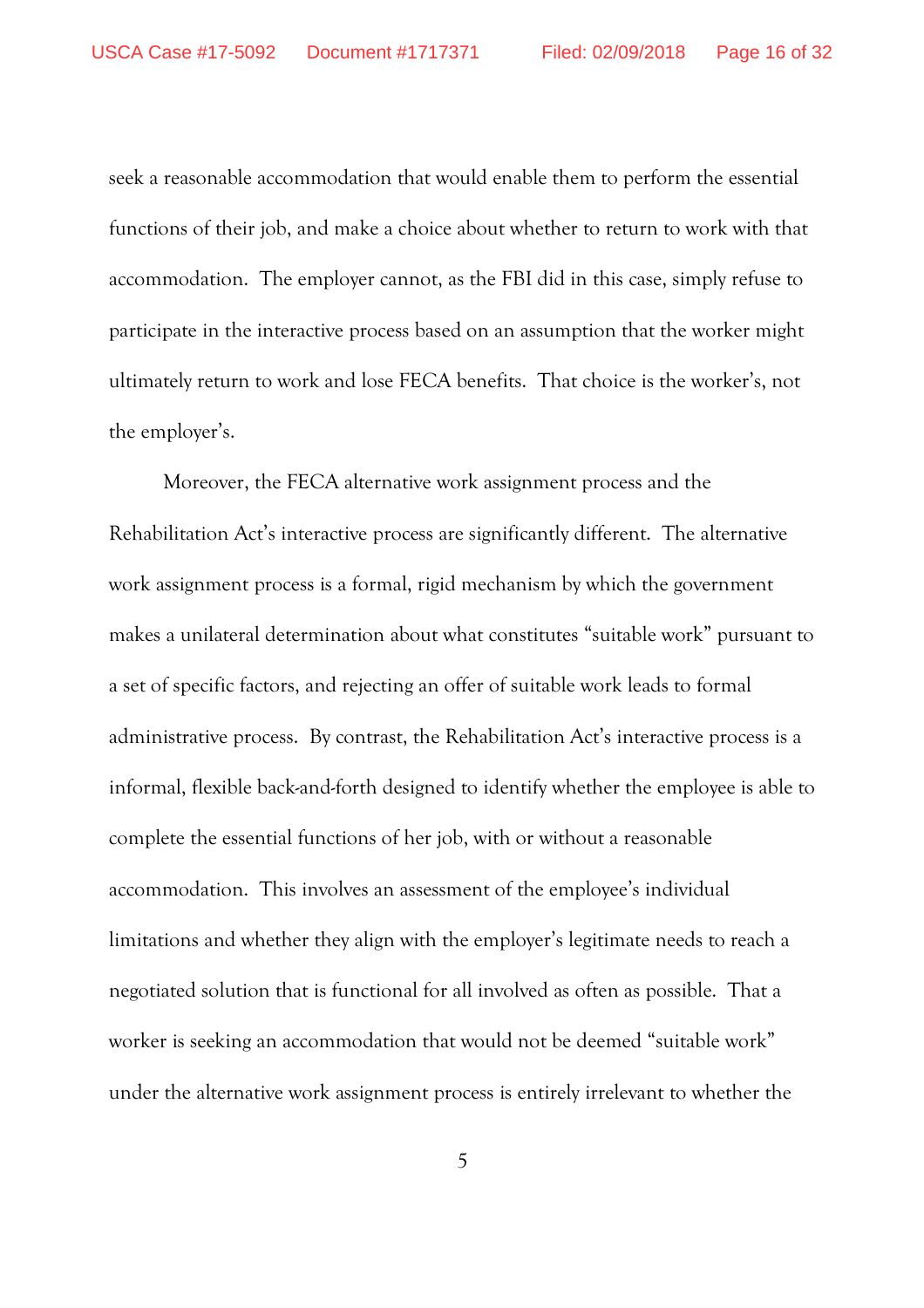employer can find a reasonable accommodation for the employee, and employers like the FBI may not permissibly treat the processes or the outcomes as interchangeable.

Indeed, the two are not interchangeable in part because the two statutes serve different purposes. The FECA alternative work assignment process is designed to identify conditions under which a worker *must* return to work to mitigate the employer's workers' compensation liability, whereas the Rehabilitation Act's process is designed to protect workers' civil rights. The interactive process is a crucial part of fulfilling the Act's integration mandate because it gives injured workers the maximum opportunity to rejoin the workforce after a period of leave. The district court's decision would deprive all workers receiving FECA benefits of this right, and it must be reversed.

#### **ARGUMENT**

# **I. The Federal Employees' Compensation Act Permits Workers to Earn a Salary for Work Actually Performed While They are Receiving Workers' Compensation Benefits.**

The district court read FECA as superseding an employer's ability—let alone responsibility—to accommodate FECA recipients who wish to return to work. *Reagan-Diaz v. Sessions*, 246 F. Supp. 3d 325, 341 (D.D.C. 2017) ("even if the FBI wanted to accommodate the plaintiff, at the time she made the requested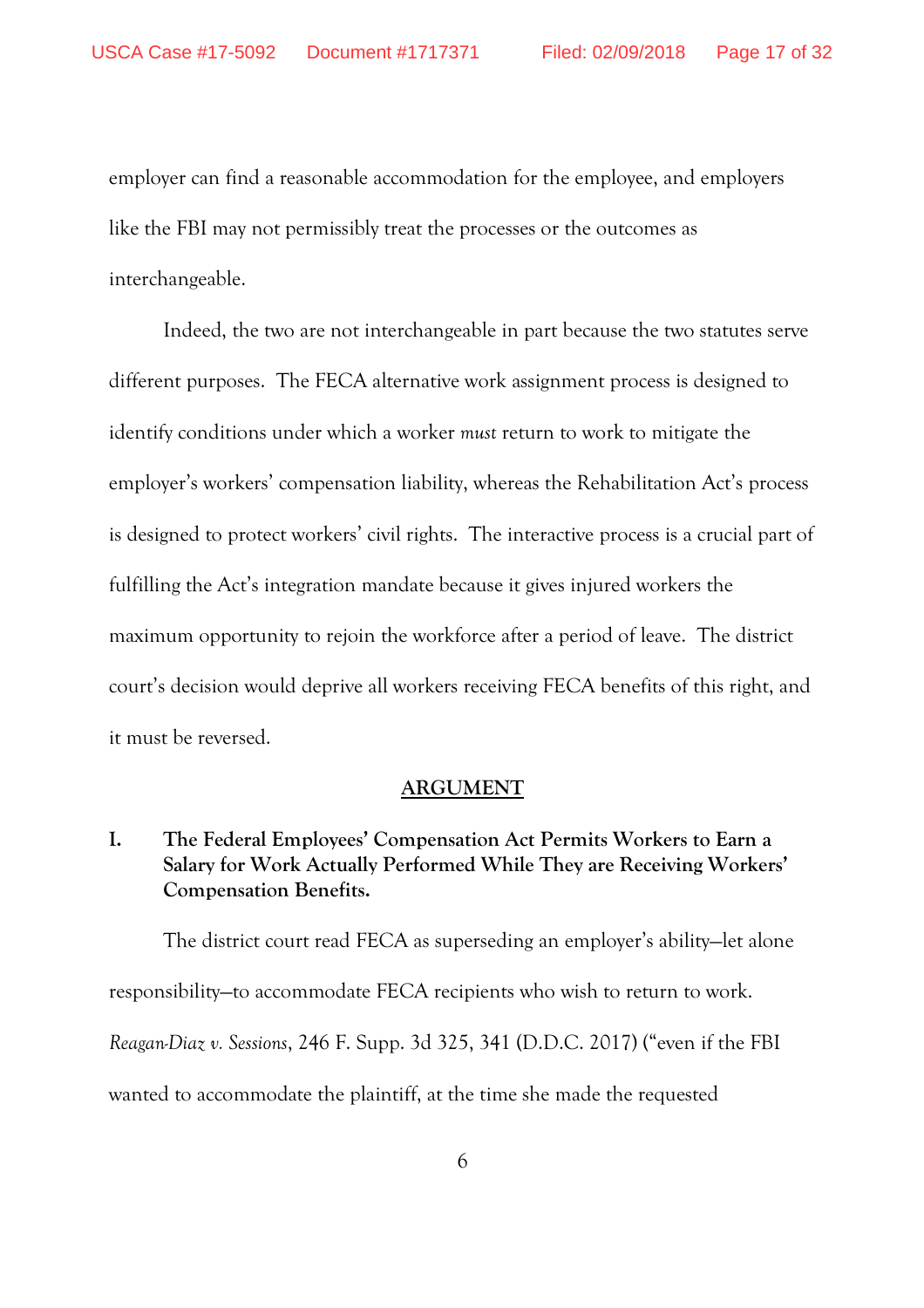accommodation, the plaintiff was receiving FECA worker's compensation benefits . . . and those benefits would have to stop"). This interpretation flatly misconstrues the provision on which it relies.

FECA provides workers' compensation benefits to civilian employees of the United States who are injured while in the performance of their duties. 5 U.S.C. § 8102(a). Entitled "Limitations on the right to receive compensation," section 8116 provides that FECA beneficiaries may not receive certain forms of federal compensation contemporaneously with FECA benefits:

(a) While an employee is receiving compensation under this subchapter . . . he may not receive salary, pay, or remuneration of any type from the United States, *except*— (1) *in return for service actually performed*.

5 U.S.C. § 8116(a)(1) (emphasis added). The provision then outlines the circumstances under which FECA recipients who also qualify for, or are receiving, compensation from another federal agency must make an election of benefits. 5 U.S.C. § 8116(b).

Section 8116's corresponding regulations make clear that the statutory provision is focused specifically on prohibiting certain forms of "double-dipping" by workers who are eligible to receive benefits from multiple agencies, or by those who qualify for various mutually exclusive benefits. 20 C.F.R. § 10.421. For example, a beneficiary who is eligible for both wage-loss compensation and Federal retirement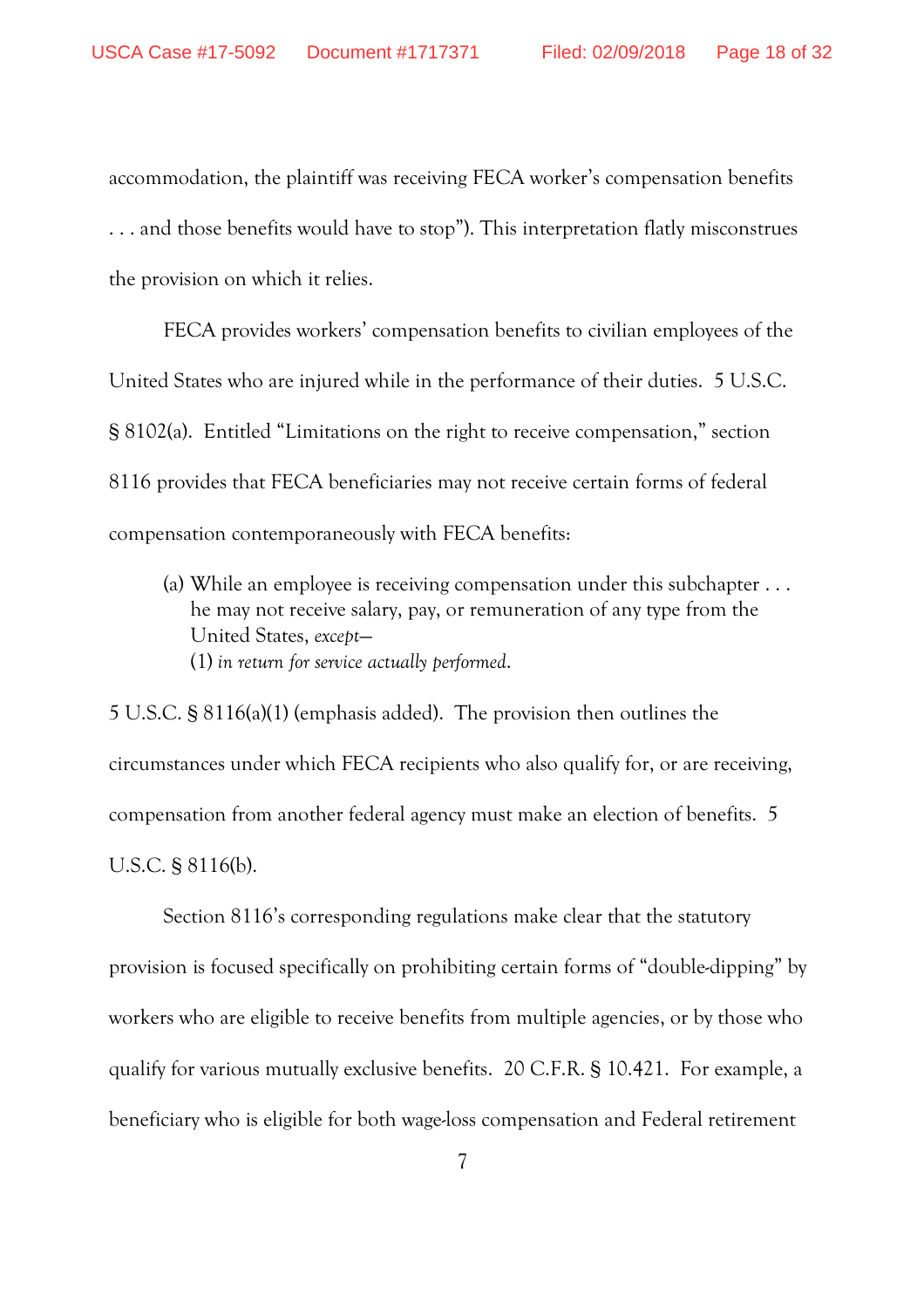"must elect the benefit that he or she wishes to receive." 20 C.F.R. § 10.421(a). Similarly, section 8116 prohibits employees from receiving both FECA benefits for total disability and severance pay. 20 C.F.R. § 10.421(c). The regulations never suggest that receiving a salary for work performed is inconsistent with receiving compensation through FECA. 20 C.F.R. § 10.421.

Nevertheless, the district court read section 8116(a) as a categorical prohibition on FECA beneficiaries' earning any salary whatsoever. In arriving at this conclusion, the court ignored the express exception section 8116(a)(1) provides for salary paid "in return for service actually performed." The plain language of this statutory exception states that FECA beneficiaries are permitted to concurrently receive FECA benefits *and* compensation for actual work, and the district court's interpretation cannot be squared with that language or the pertinent regulations.

In addition to its disregard for the express statutory exception and pertinent regulations, the district court's interpretation of section 8116(a) creates unnecessary conflicts with other provisions in FECA. In particular, the district court's reading cannot be squared with the requirement that partially disabled employees must seek suitable work in order to continue receiving FECA compensation. *See* 5 U.S.C. § 8106(c)(1) (explaining requirement that injured workers take on suitable work where possible). Under this system, workers return to work and earn a partial salary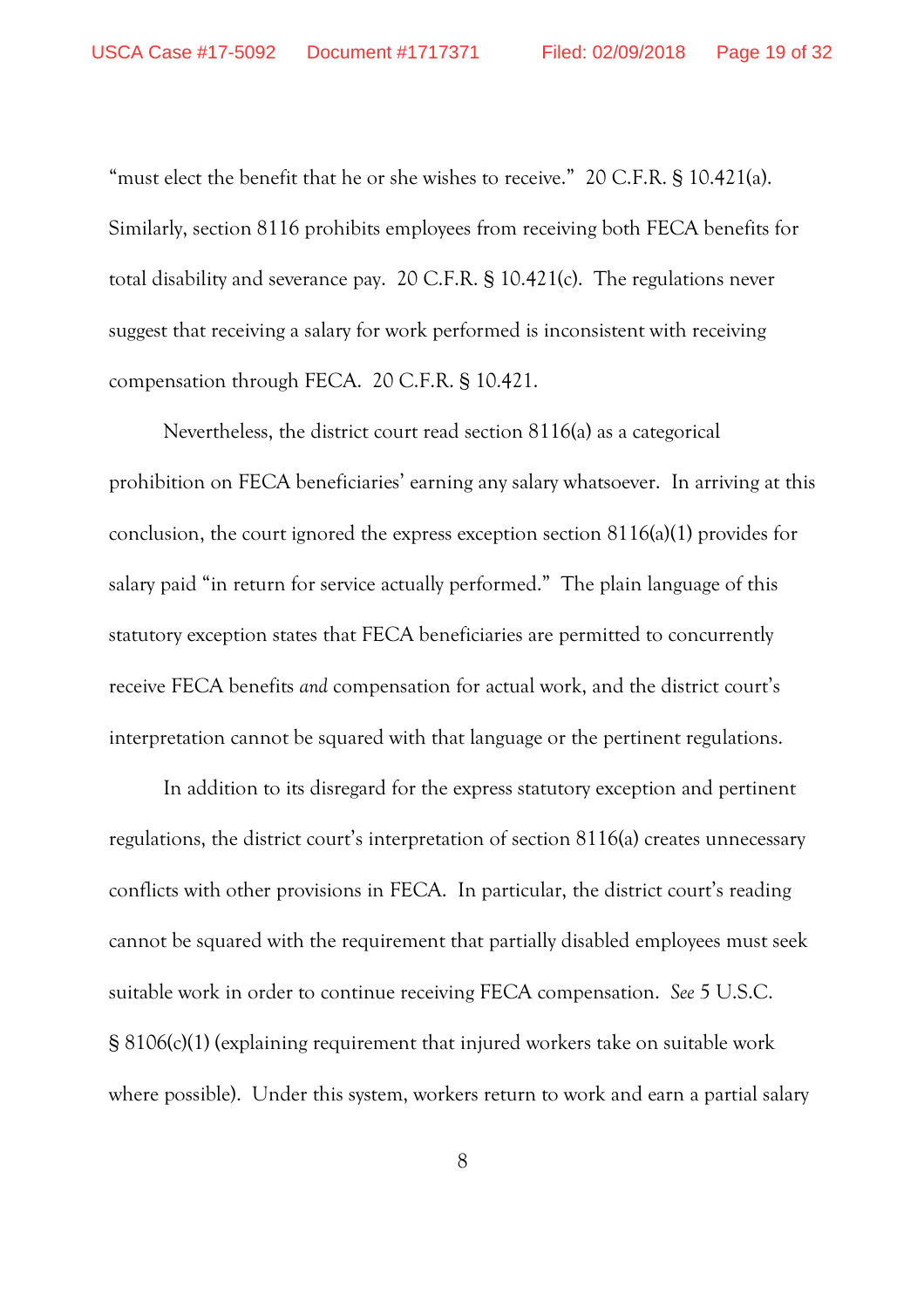while receiving reduced FECA compensation. FECA Practice Guide § 19:13 (explaining employee's return-to-work responsibilities under FECA). If injured workers cannot earn a federal salary *at all*, this entire portion of FECA would be superfluous.

On the other hand, a statutory construction that contemplates compensation for work performed by FECA beneficiaries who have returned to work would not invalidate or otherwise conflict with section 8116's general prohibition on the receipt of certain dual benefits. Indeed, no part of the provision's purpose—to prohibit the concurrent receipt of certain federal benefits—would be rendered superfluous by an interpretation that merely adheres to the prohibition's clearly defined exceptions. There is no reason to read out the exception in section 8116(a)(1), and the district court's contrary conclusion is plain error.

# **II. The Rehabilitation Act Requires Employers to Engage in the Good-Faith Interactive Process When a Worker Receiving FECA Benefits Requests an Accommodation for a Disability.**

Because there is no statutory basis for barring injured workers receiving FECA benefits from returning to work for pay, federal employers must treat those workers like any other similarly-situated qualified workers with disabilities<sup>2</sup>—including

<sup>2</sup> Some, but not all, workers eligible to receive FECA compensation meet the ADA's definition of an individual with a "disability" as defined in 42 U.S.C. § 12102. Only these individuals are also covered by the Rehabilitation Act's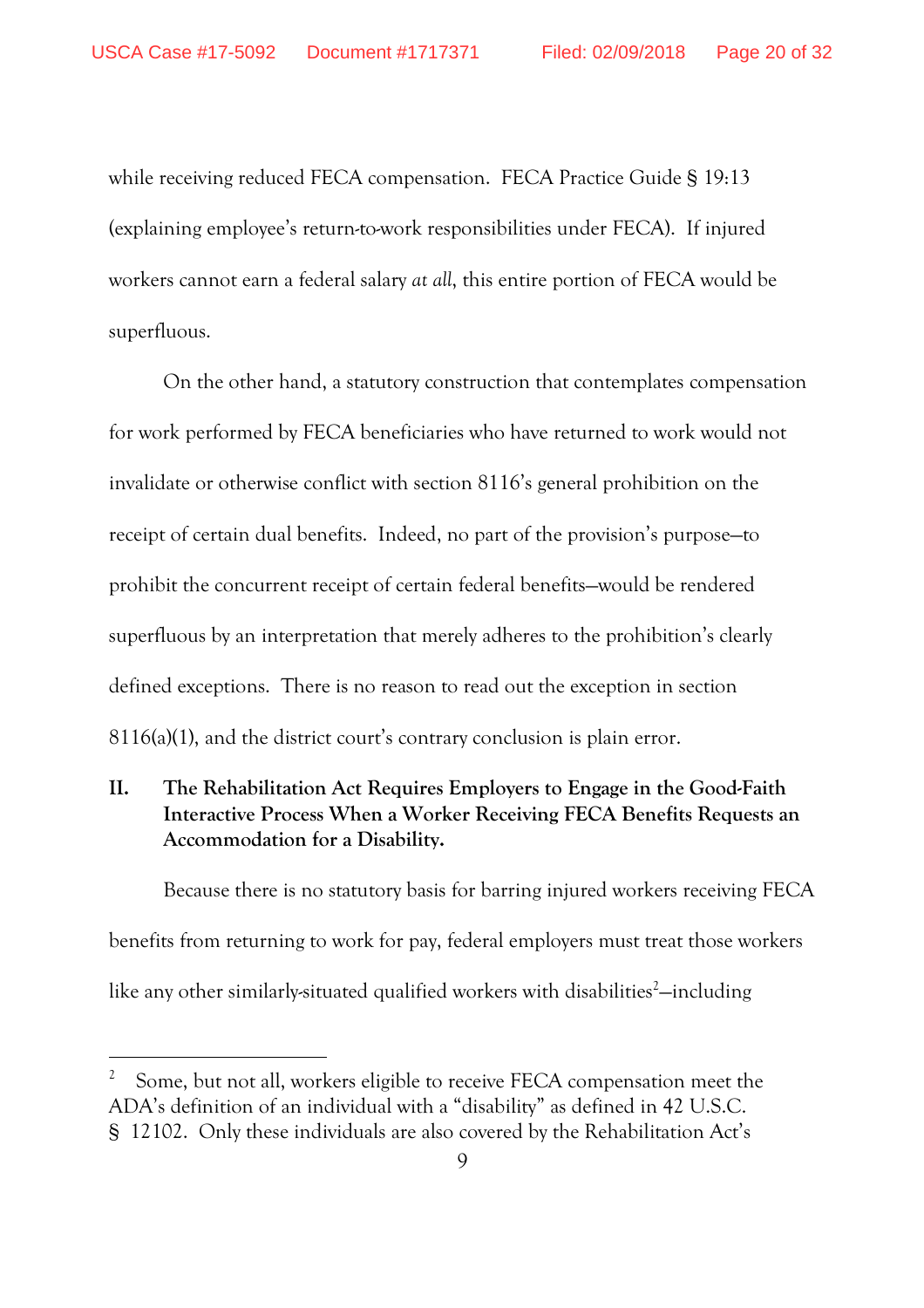offering them reasonable accommodations. *Dubee v. Henderson*, 56 F. Supp. 2d 430, 434-35 (D. Vt. 1999) (employee receiving FECA compensation properly pled failure to accommodate claim under Rehabilitation Act); *see also* FECA Practice Guide § 31:18 (citing *Taylor v. Garrett*, 820 F. Supp. 933 (E.D. Pa. 1993) (explaining that when an individual receiving FECA compensation has a disability, "[t]hen the employer's obligation of reasonable accommodation begins"). Accordingly, employers must give these workers access to *both* the alternative work assignment process—the system for determining when an injured worker must return to work to retain FECA compensation benefits—*and* the good-faith interactive accommodation process mandated by the Rehabilitation Act. The FBI's refusal to do so in Ms. Reagan-Diaz's case, therefore, violates the Act.

### **A. Employers Cannot Refuse to Participate in the Interactive Process Because an Employee is Receiving FECA Benefits.**

The FBI refused to process Ms. Reagan-Diaz's request for a reasonable accommodation because she was receiving FECA benefits, requiring her to go through the FECA alternative work assignment process "[i]nstead." *Reagan-Diaz*, 246 F. Supp. 3d at 329 ("The situation was soon clarified, however, that the plaintiff could not receive a 'reasonable accommodation' while still receiving worker's [sic]

protections, including the reasonable accommodation and interactive process requirements.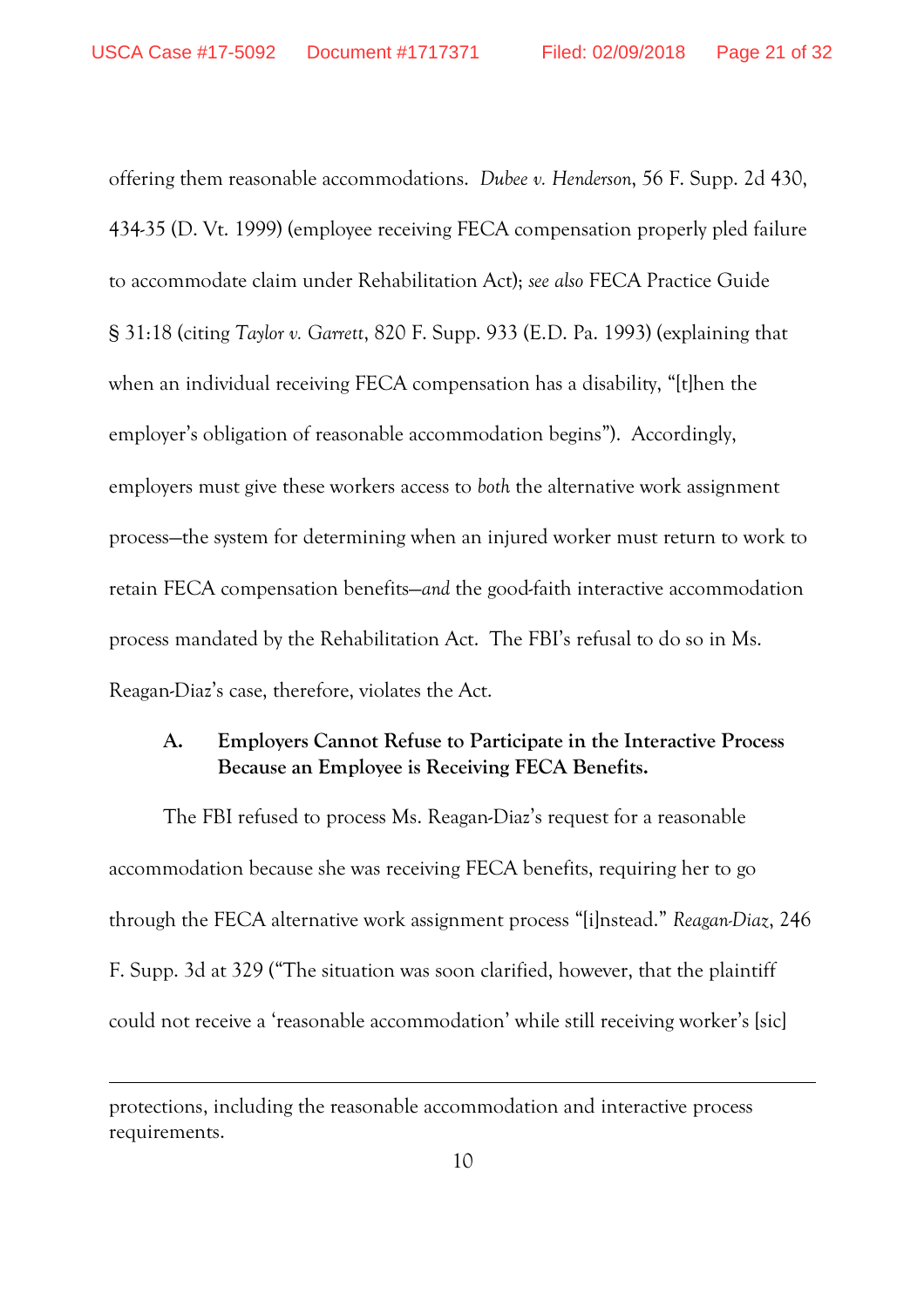compensation payments."). However, the alternative work assignment process is not the exclusive avenue for workers with disabilities to return to work after a workplace injury. When a worker who is receiving FECA benefits requests an accommodation under the Rehabilitation Act, the employer must engage in the good-faith interactive process to determine whether a reasonable accommodation is available. *Ward v. McDonald,* 762 F.3d 24, 31 (D.C. Cir. 2014); *see also Mogenhan v. Napolitano*, 613 F.3d 1162, 1167 & n.4 (D.C. Cir. 2010) ("employers and employees may need to engage in an 'interactive process' in order to identify and implement a workable accommodation"); 29 C.F.R. § 1630.2(o)(3) ("To determine the appropriate reasonable accommodation it may be necessary for the covered entity to initiate an informal, interactive process with the qualified individual with a disability in need of the accommodation. This process should identify the precise limitations resulting from the disability and potential reasonable accommodations that could overcome those limitations."). The employer may not refuse to take part in that process and deny the accommodation request outright.

That is true even when the worker's proposed duties do not conform to an approved alternative work assignment that would guarantee the worker continuing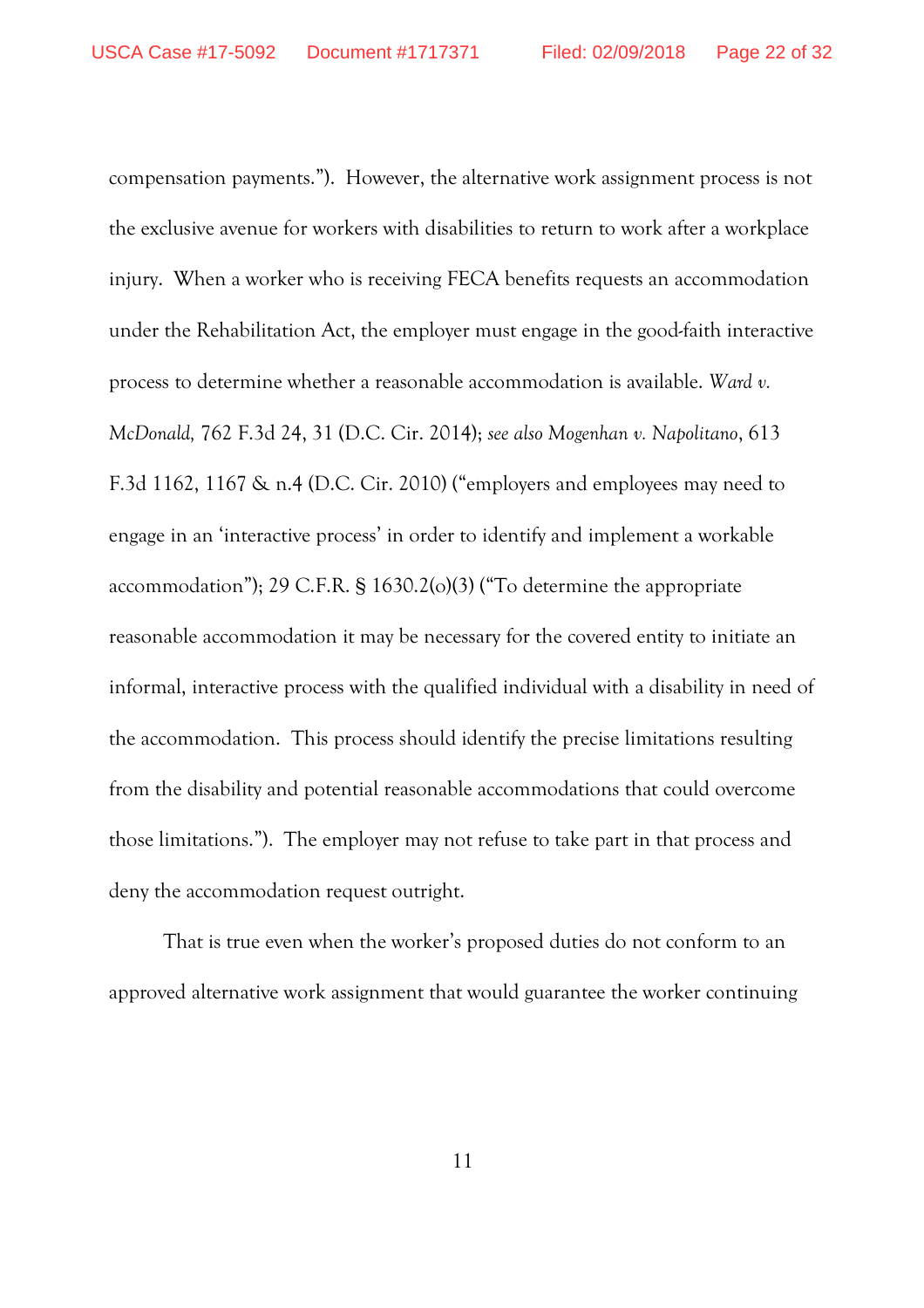receipt of FECA benefits.<sup>3</sup> Under these circumstances, an injured worked with a covered disability has the right to choose to return to work with a reasonable accommodation and risk the potential loss of workers' compensation benefits. The employer may not foreclose that option by adopting a policy that forces the worker to forfeit her rights under the Rehabilitation Act.

Once an accommodation has been reached, and the worker returns to work and avails herself of that accommodation, it is possible that the Office of Workers' Compensation Programs may determine that the worker is no longer eligible for FECA benefits. *See* 20 C.F.R. §§ 10.503(d) (listing circumstances under which FECA benefits may be terminated or reduced); 10.510 (describing circumstances in which a worker's benefits are reduced after the worker accepts a temporary light-duty position with a partial salary). However, *before* the worker has returned to work, she is entitled to participate in the interactive process with her employer to determine whether such an accommodation is possible and make her choice, informed by all the options contemplated under *both* FECA *and* the Rehabilitation Act. The employer may not simply refuse to participate in the interactive process because the worker might lose FECA benefits if and when she accepts the accommodation and returns to work. Instead, the employer must first determine whether a reasonable

<sup>3</sup> *See infra*, Part II.B (discussing differences between alternative work assignment process and Rehabilitation Act interactive process).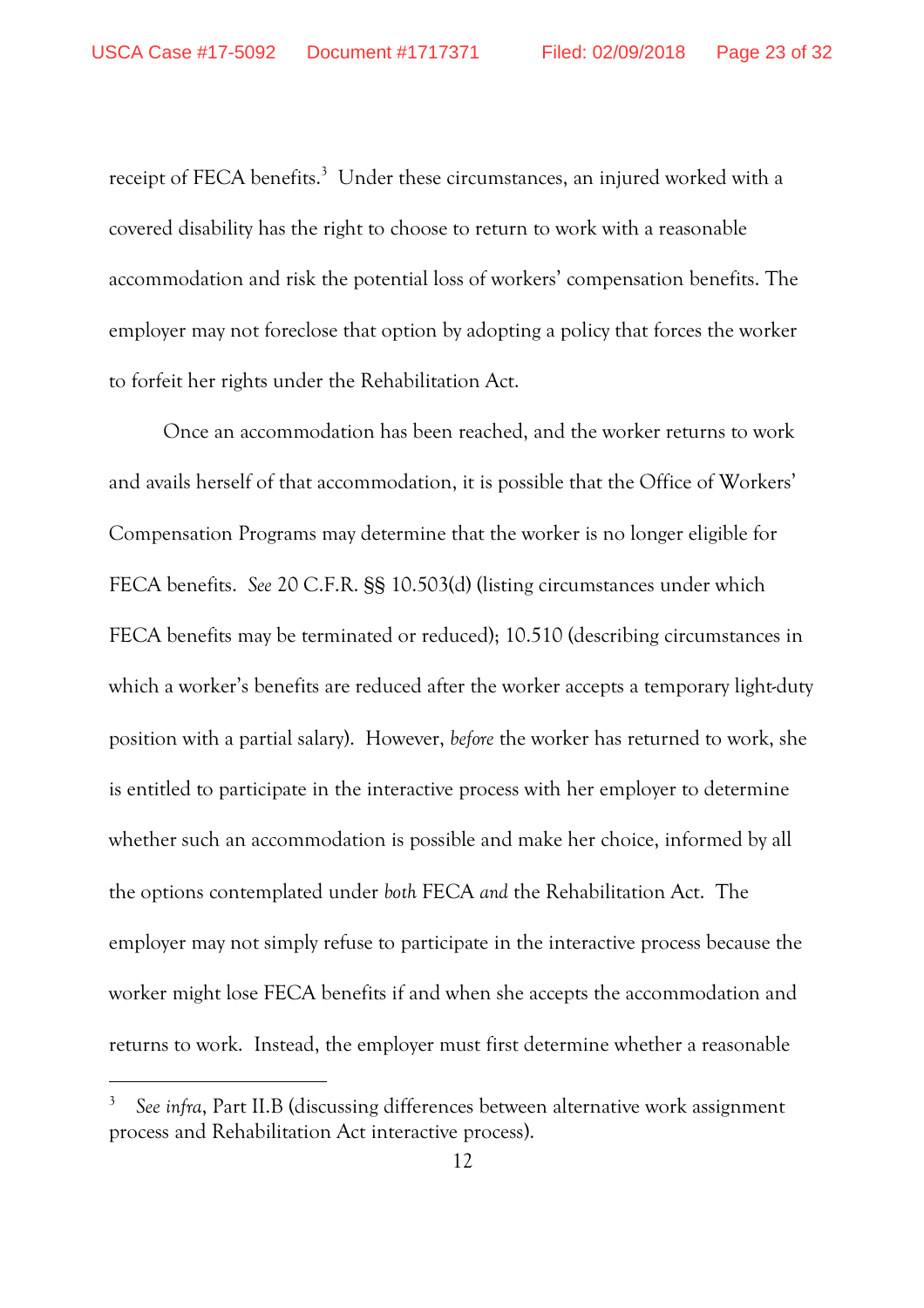accommodation is available through the interactive process, and then allow the worker to make an informed choice, regardless of whether that choice results in a loss of FECA benefits. The Rehabilitation Act requires nothing less.

# **B. The FECA Alternative Work Assignment Process is Not a Substitute for Engaging in Good Faith in the Rehabilitation Act's Interactive Process.**

The alternative work assignment process is neither legally nor practically a substitute for the Rehabilitation Act's good-faith interactive process. The Rehabilitation Act requires an individualized assessment and flexible approach that opens different paths back to work than FECA's alternative work assignment process. The alternative work assignment process is a rigid, structured system. 20 C.F.R. §§ 10.500-10.626 (describing process and procedures). In this process, certain factors must be considered in determining what constitutes "suitable" work, including a presumptive four-hour-per-day minimum work schedule,<sup>4</sup> a limit of 90 days for each assignment, and consideration of typical jobs for the worker's age. *See* FECA Practice Guide § 19:7 (explaining suitability factors fully). The federal Office of Workers' Compensation Programs identifies "suitable" work based on these

<sup>&</sup>lt;sup>4</sup> While the four-hour-per-day schedule may be presumptively valid, shorter per-day schedules that gradually increase over time have been approved. *See, e.g. Lund v. Dep't of Transp.*, Docket No. 04-898, 2004 ECAB LEXIS 800, \*811-12 (Dep't. of Labor Emp. Comp Appeals Bd., Sept. 27, 2004) (approving a two-hour-per-day schedule that provided for a gradual return to full-time work).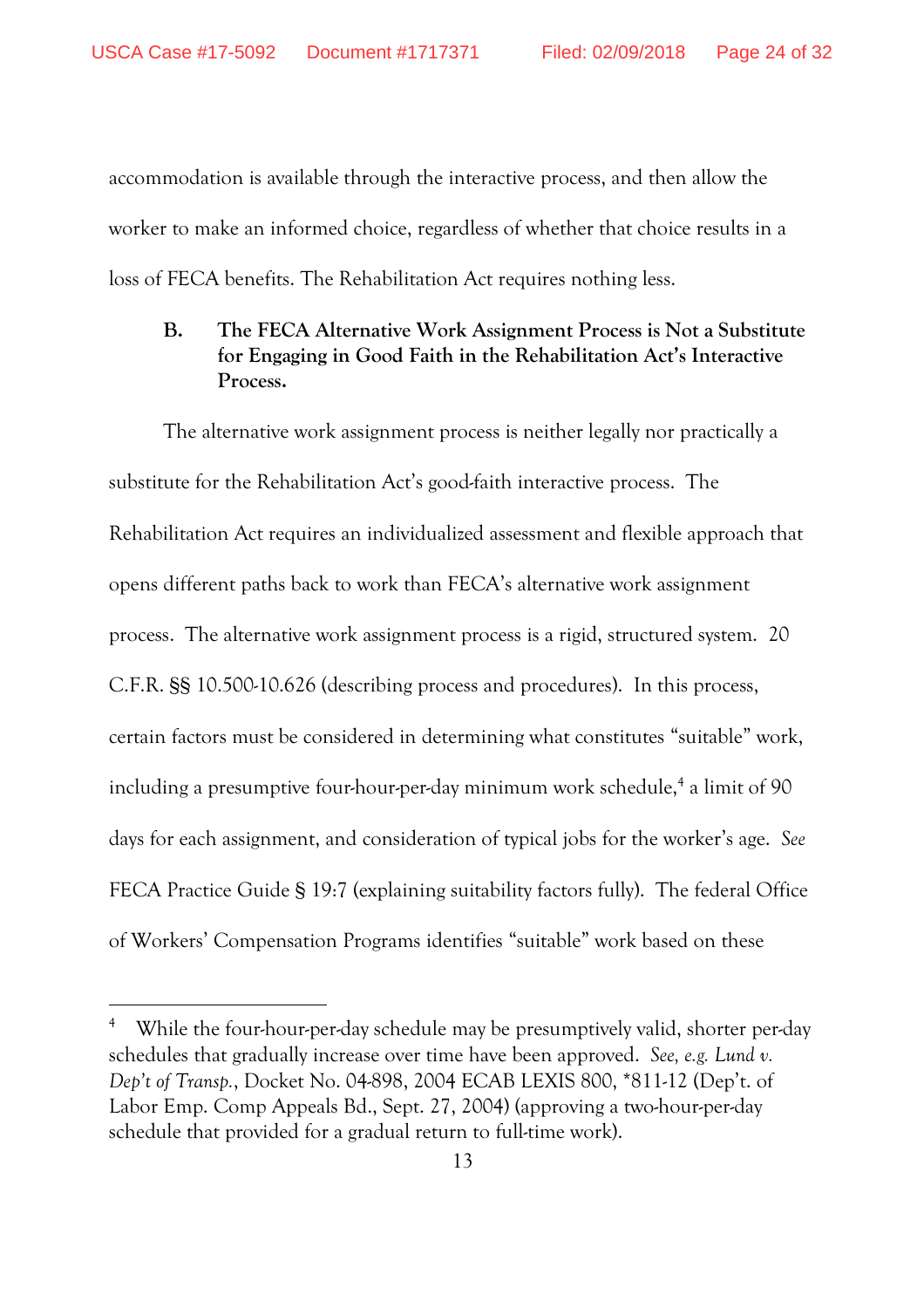factors with very little input from the worker, 20 C.F.R. § 10.515-16, and a worker's refusal to accept work deemed suitable leads to either vocational rehabilitation or a loss of benefits that must be formally appealed, *id.* §§ 10.517, 10.519.

Accordingly, when an injured worker also has a disability covered by the Rehabilitation Act, it is crucial that the worker have access to the interactive accommodation process as well. As this Court has explained, "[f]ew disabilities are amenable to one-size-fits-all accommodations." *Ward*, 762 F.3d at 31. Thus, the interactive process mandated by the Rehabilitation Act is "'a flexible give-and-take' between employer and employee 'so that together they can determine what accommodation would enable the employee to keep working.'" *Id.* (citing *EEOC v. Sears, Roebuck & Co.*, 417 F.3d 789, 805 (7th Cir. 2005)). Both the employer and the worker are obliged to participate in the back-and-forth process meant to "identify the precise limitations resulting from the disability and potential reasonable accommodations that could overcome those limitations." 29 C.F.R.

§ 1630.2(o)(3).

This obligation is ongoing until either an accommodation is reached, or it becomes clear that none is available; "neither party should be able to cause a breakdown in the process[.]" *Sears, Roebuck & Co.*, 417 F.3d at 805. To continue interacting in good faith, each party must provide the information that is solely in its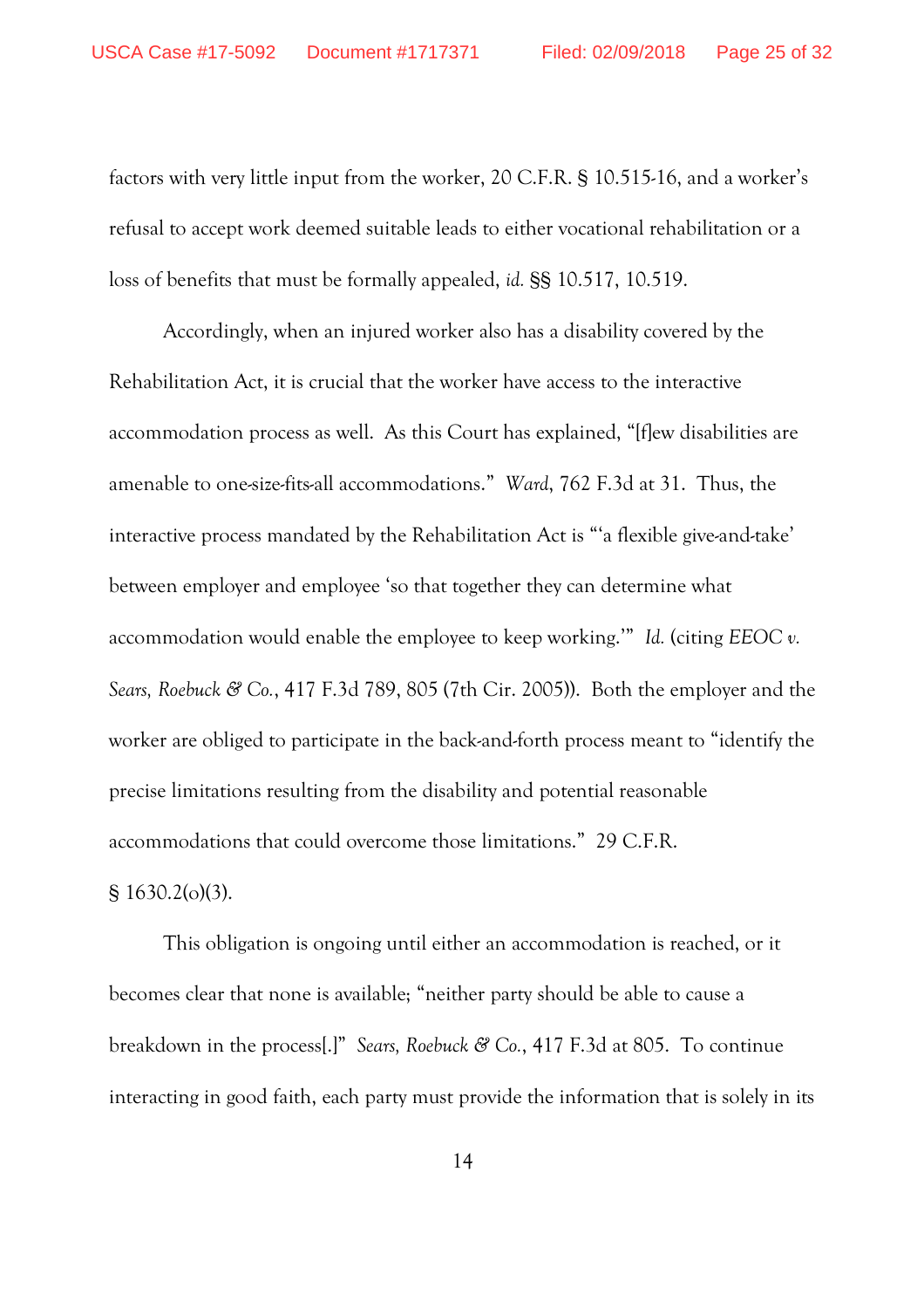possession at the time of the accommodation request. *Ward*, 762 F.3d at 32; *see also Stewart v. St. Elizabeths Hosp.*, 589 F.3d 1305, 1309 (D.C. Cir. 2010). For example, workers must provide enough information to explain their limitations, including medical documentation where necessary. *Ward*, 762 F.3d at 32-34. In turn, employers must provide information about what it requires the worker to do (i.e., the essential functions of the job), s ask the worker at the time the accommodation is sought for any supplemental information the employer needs to evaluate the worker's request, and suggest what accommodations could potentially allow the worker to perform those functions. Both parties bear a burden to present necessary information to attempt a non-judicial resolution that gives fair opportunity to consider all plausible options:

The interactive process would have little meaning if it was interpreted to allow employers, in the face of a request for accommodation, simply to sit back passively, offer nothing, and then, in post-termination litigation, try to knock down every specific accommodation as too burdensome. That's not the proactive process intended: it does not help avoid litigation by bringing the parties to a negotiated settlement, and it unfairly exploits the employee's comparative lack of information about what accommodations the employer might allow.

*Taylor v. Phoenixville Sch. Dist.*, 184 F.3d 296, 315-16 (3d Cir. 1999) (cited in *Ward*, 762 F.3d at 34).

Full engagement in this process not only benefits both parties, but also avoids putting courts in the position of having to assess in the first instance, *post hoc*, what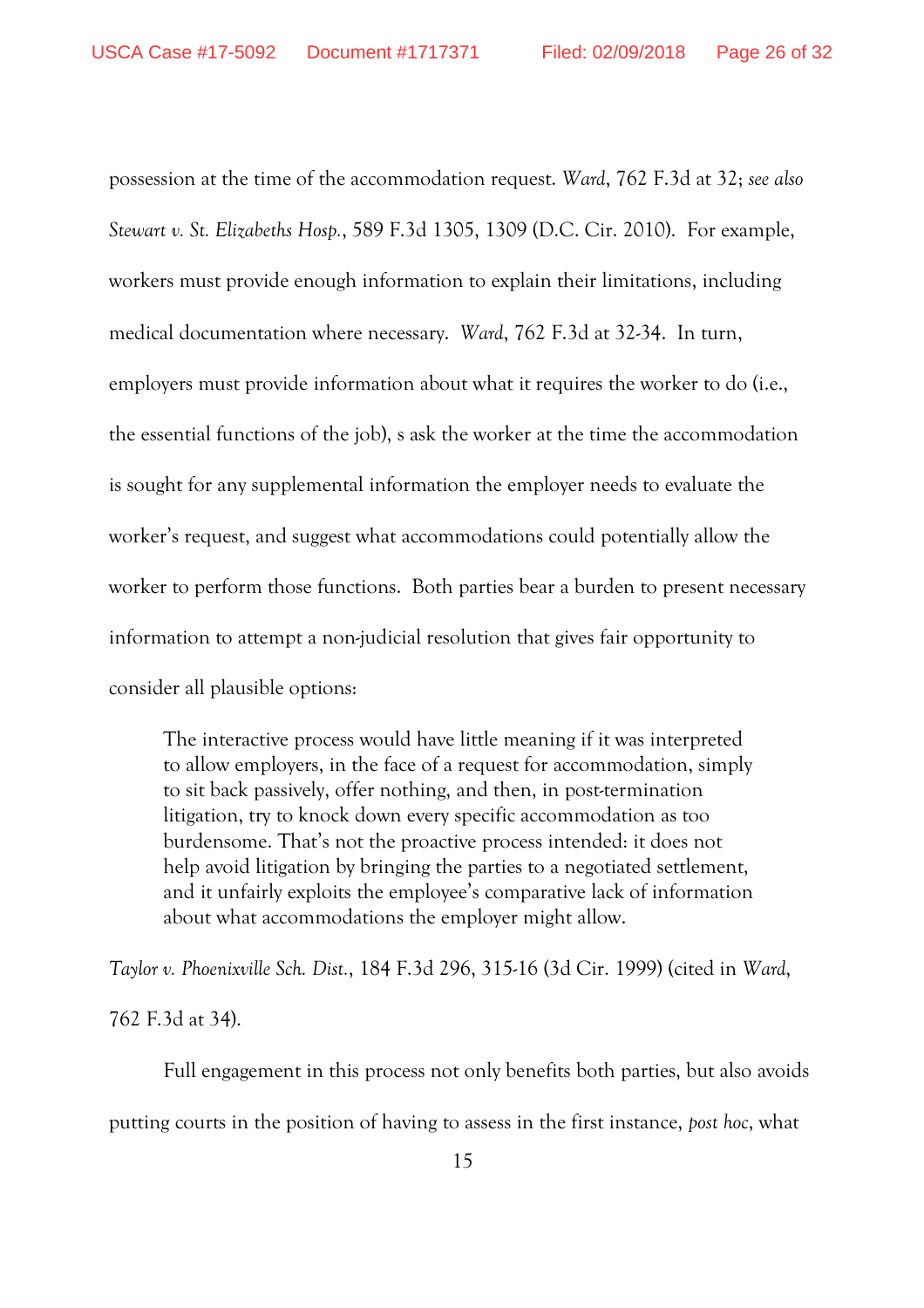functions were actually essential for the job and what accommodations were genuinely available. *Cf. id.* at 316 ("[I]n some cases courts may be better positioned to judge whether the employer met with the employee in good faith than to judge how burdensome a particular accommodation really is."). Had the FBI engaged in this flexible process in Ms. Reagan-Diaz's case, at minimum, the parties would have created a full factual record of their efforts to negotiate a solution, including a record of her *actual* job requirements (instead of a mere recitation of the Workers' Compensation Unit's wholly irrelevant conclusion that her proposed schedule was not approved as an alternative work assignment). At best, the parties might have been able to avoid litigation altogether—a likely outcome, given that parties later reached an accommodation, and she successfully performed her duties, eventually returning to work full-time. *Reagan-Diaz*, 246 F. Supp. 3d at 332; *see also Taylor*, 184 F.3d at 316 n.6 ("[T]he interactive process can be thought of as a less formal, less costly form of mediation . . . Mediated settlements . . . are cheaper than litigation, can help preserve confidentiality, allow the employee to stay on the job, and avoid monetary damages for an employer's initially hostile responses to requests for accommodations. The interactive process achieves these same goals even more effectively.").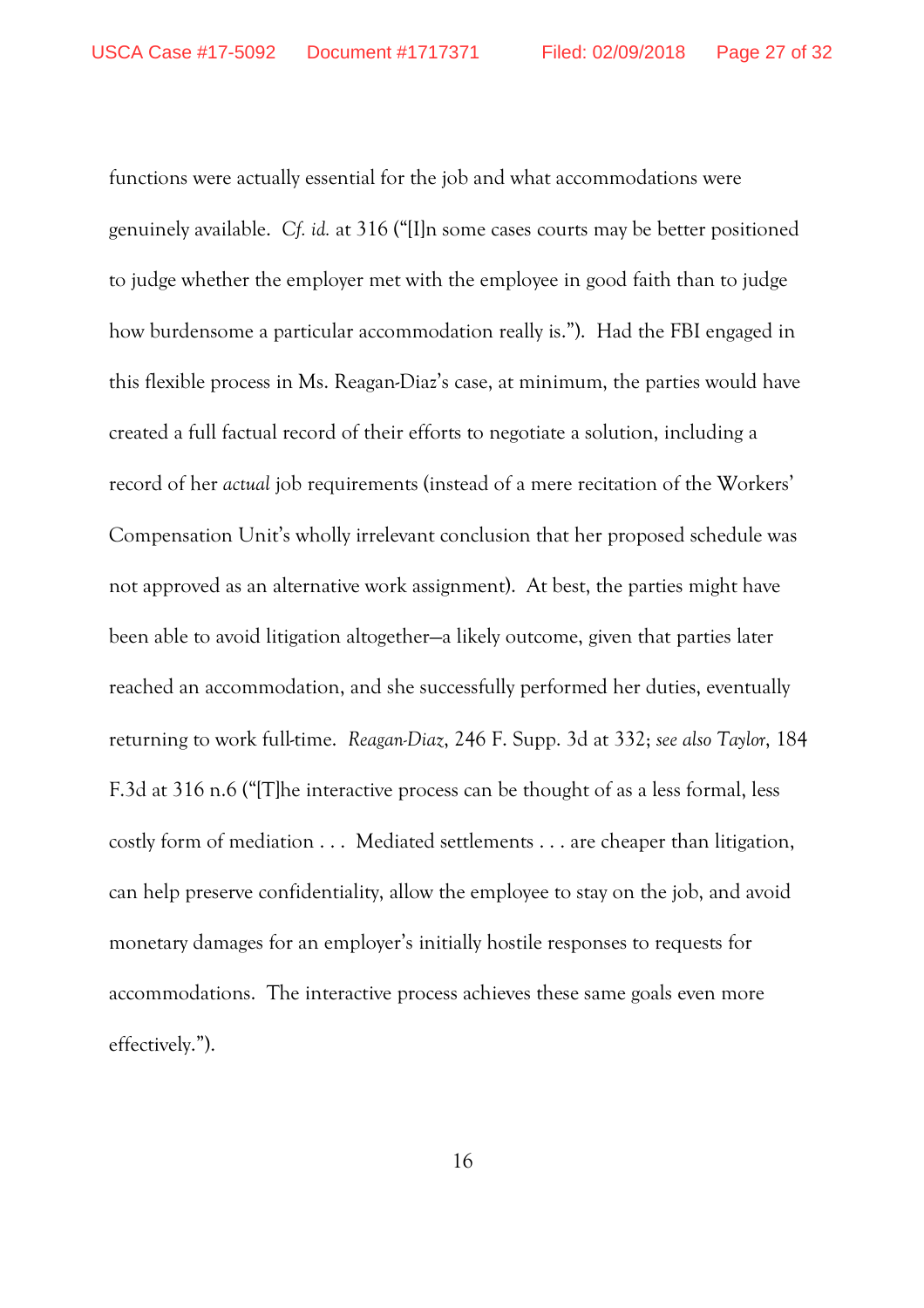### **C. The Alternative Work Assignment Process and the Rehabilitation Act's Interactive Process Function Differently Because the Two Statutes Have Different Purposes.**

A negotiated outcome via the interactive process fulfills the Rehabilitation Act's key goal: fully integrating workers with disabilities into the workforce. The stated "purpose of the Act is to develop and implement . . . comprehensive and coordinated programs of vocational rehabilitation and independent living for individuals with disabilities in order to maximize their employment, independence, and integration into the workplace and the community." S. Rep. No. 102-357, at 2 (1992), reprinted in 1992 U.S.C.C.A.N. 2712, 2714. The flexibility and interactive dialogue is part of what Congress envisioned to fulfill this goal, urging "our most creative thinking to forge a comprehensive Act that will enable us to respond to the work preparation needs of any individual who wants to work, regardless of the severity of his or her disability." *Id.* at 6, reprinted in 1992 U.S.C.C.A.N. at 2717 (emphasis added) (quoting Justin Dart, Chair of the President's Committee on the Employment of People with Disabilities).

That goal is complementary to, but separate from, the goal of FECA and other workers' compensation systems: to provide a substitute for tort claims based on workplace injuries. *Dubee*, 56 F. Supp. 2d at 432 (citing *Tredway v. District*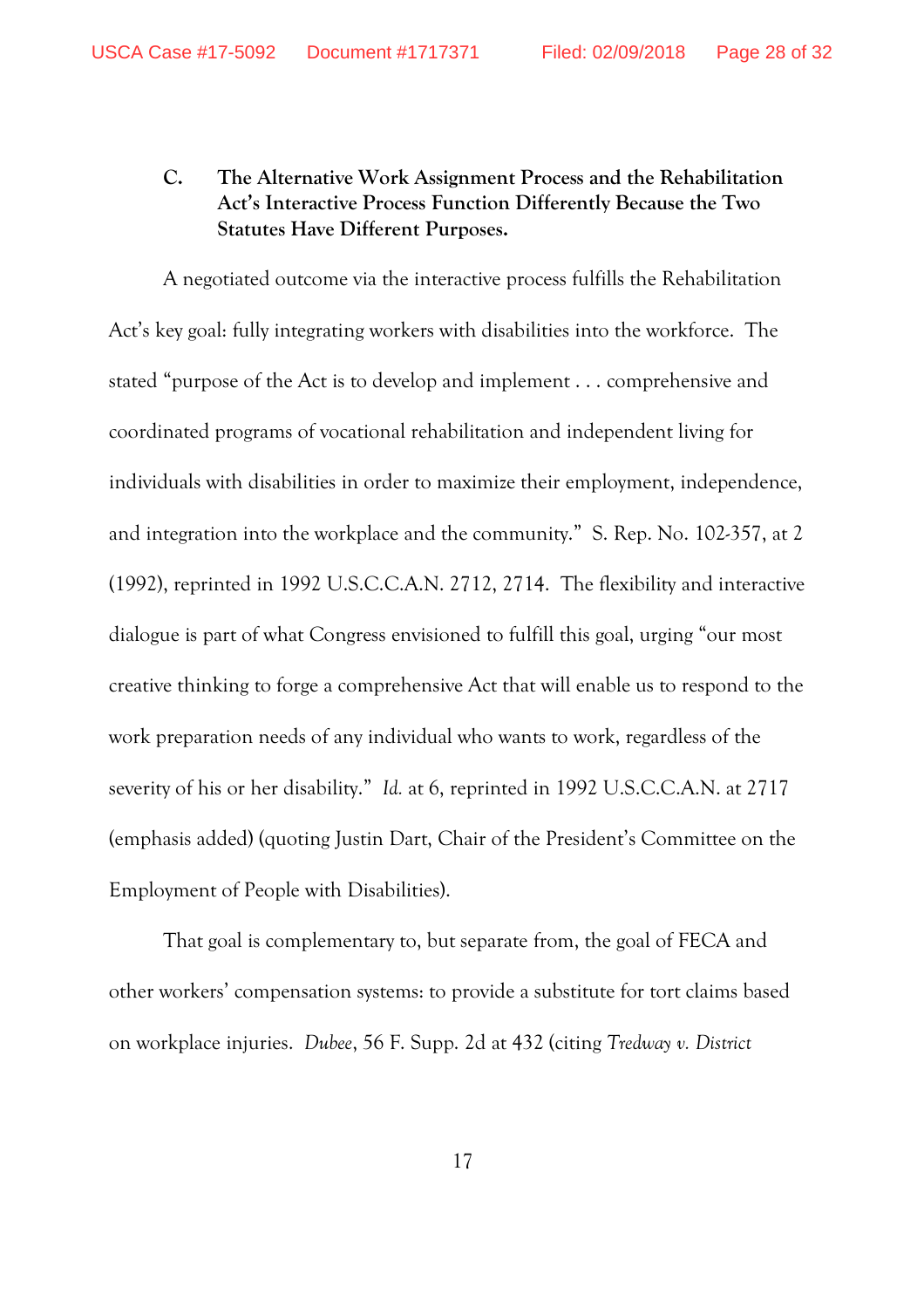*of Columbia*, 403 A.2d 732 (D.C.1979)). FECA does not preclude Rehabilitation Act claims precisely because it does not prohibit or provide a remedy for disabilitybased employment discrimination. *Id.* at 433 ("FECA does not therefore provide relief for injuries due to discrimination, nor does it compel relief for disabled employees seeking reasonable accommodations as do the broader Title VII and the Rehabilitation Act."). Consequently, while FECA's alternative work assignment process carries out the legislative and regulatory allocation of costs between employees and employers, requiring certain mitigation of the employers' liability by creating conditions under which an injured worker may—indeed, must—return to work, the Rehabilitation Act's interactive process does something different: it enforces the civil rights of workers with disabilities who want to reintegrate into the workforce. It only makes sense that the Rehabilitation Act's goal requires more flexibility, individual assessment, and negotiation to explore all options for that reintegration.

In this case, the FBI's refusal to participate in the interactive process denied Ms. Reagan-Diaz the opportunity to explore her options for returning to work, and that refusal violated the Rehabilitation Act.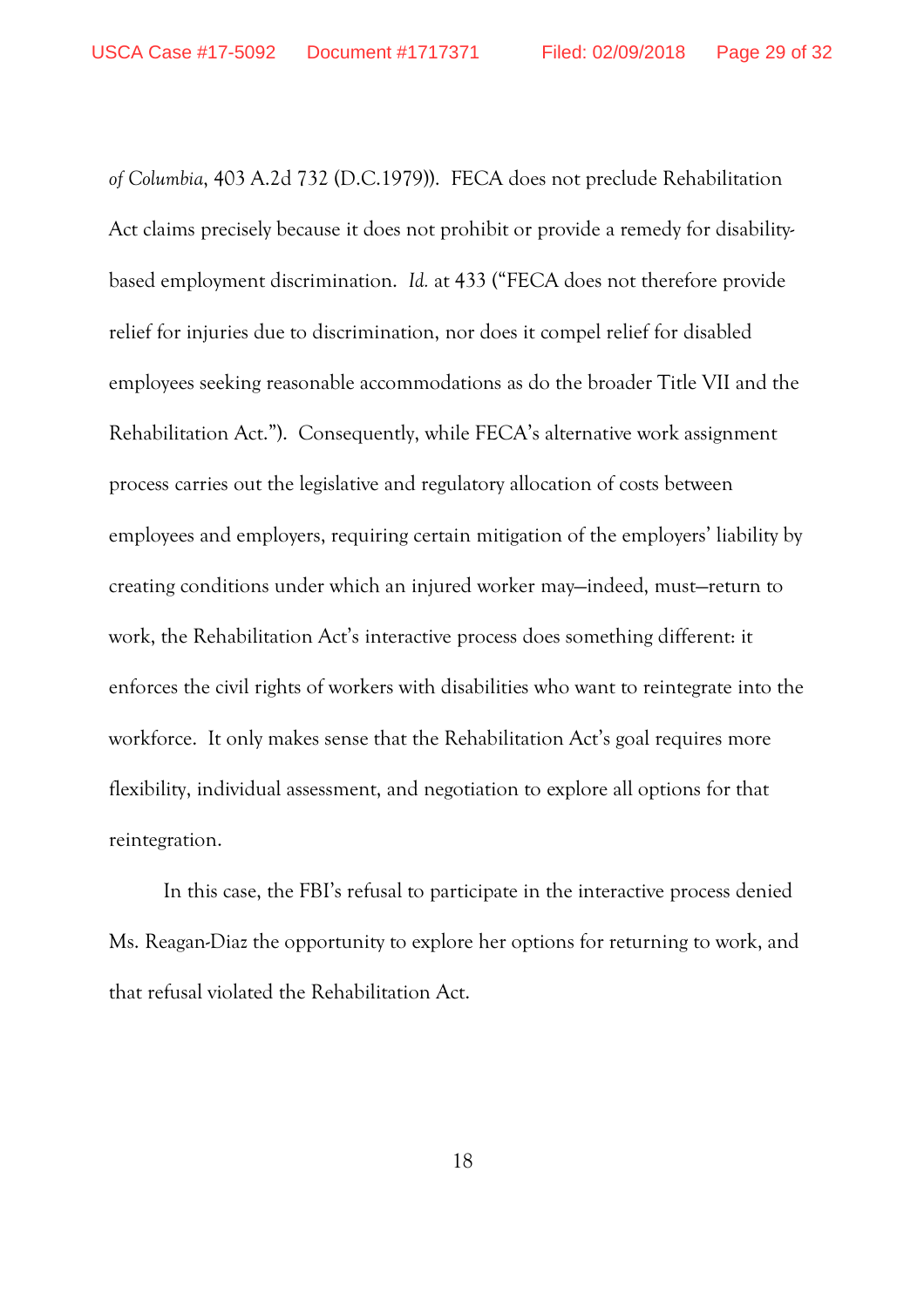#### **CONCLUSION**

For these reasons, the Court should reverse the district court's decision.

**MATTHEW C. KOSKI DARA S. SMITH\***

National Employment Lawyers Association **DANIEL B. KOHRMAN** 2201 Broadway, Suite 310 **WILLIAM ALVARADO RIVERA** Oakland, CA 94612 AARP Foundation Litigation (415) 296-7629 601 E St. NW

/s/ Dara S. Smith Washington, DC 20049 (202) 434-2064 \* Counsel of Record

Counsel for Amici Curiae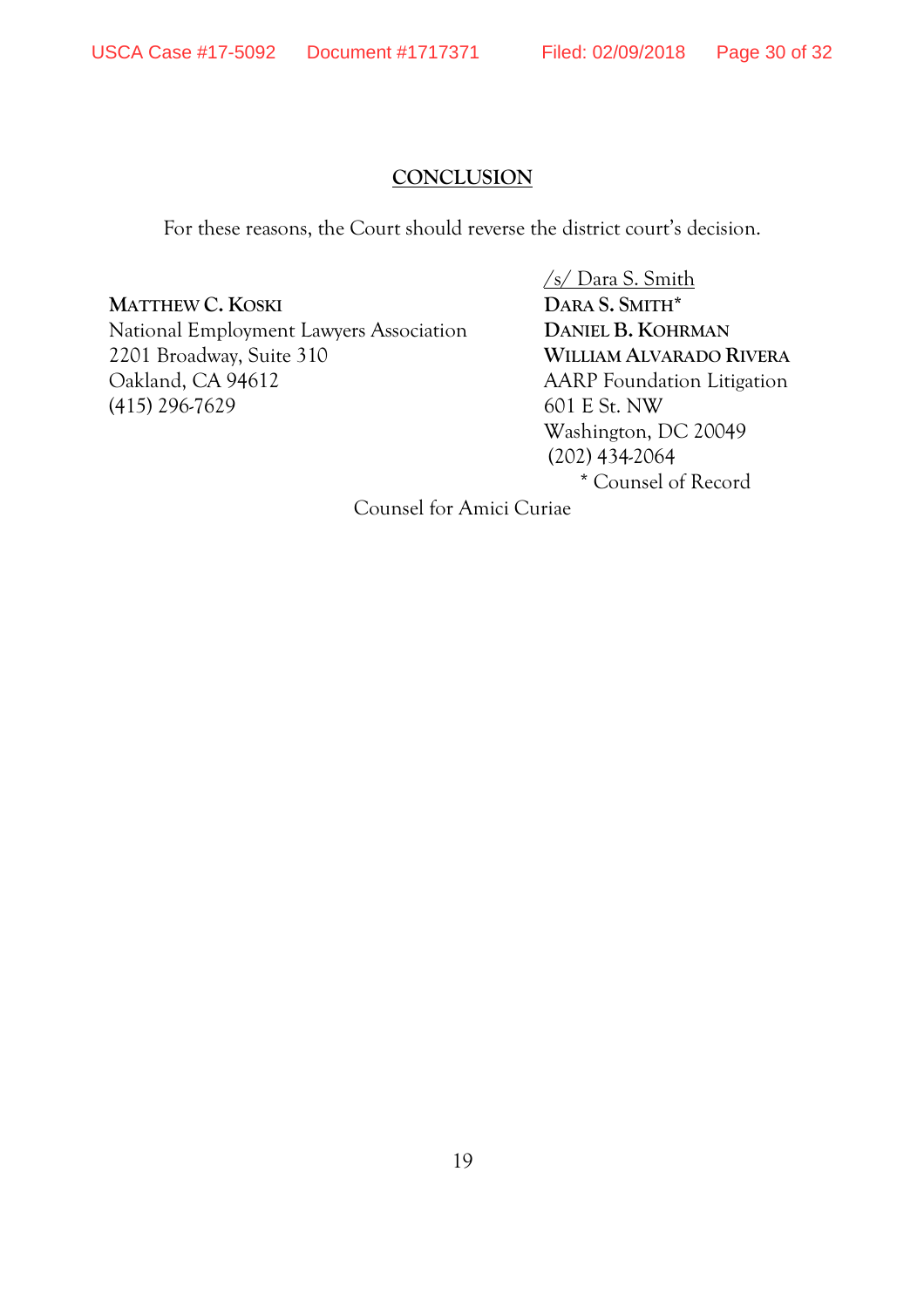#### **CERTIFICATE OF COMPLIANCE WITH RULE 32(A)**

1. This brief complies with the type-volume limitation of FED. R. APP. P. 32(a)(7) and Circuit Rule 32(a)(2) because: this brief contains 3,881 words, (excluding the parts of the brief exempted by FED. R. APP. P. 32(a)(7)(B)(iii)) as determined by the word counting feature of Microsoft Office Word 2010).

2. This brief complies with the typeface requirements of FED. R. APP. P. 32(a)(5) and the type style requirements of FED. R. APP. P. 32(a)(6) because this brief has been prepared in a proportionally spaced typeface using Microsoft Office Word 2010 14 point Goudy Old Style font.

Dated: February 9, 2018 /s/ Dara S. Smith

Dara S. Smith Counsel for Amici Curiae